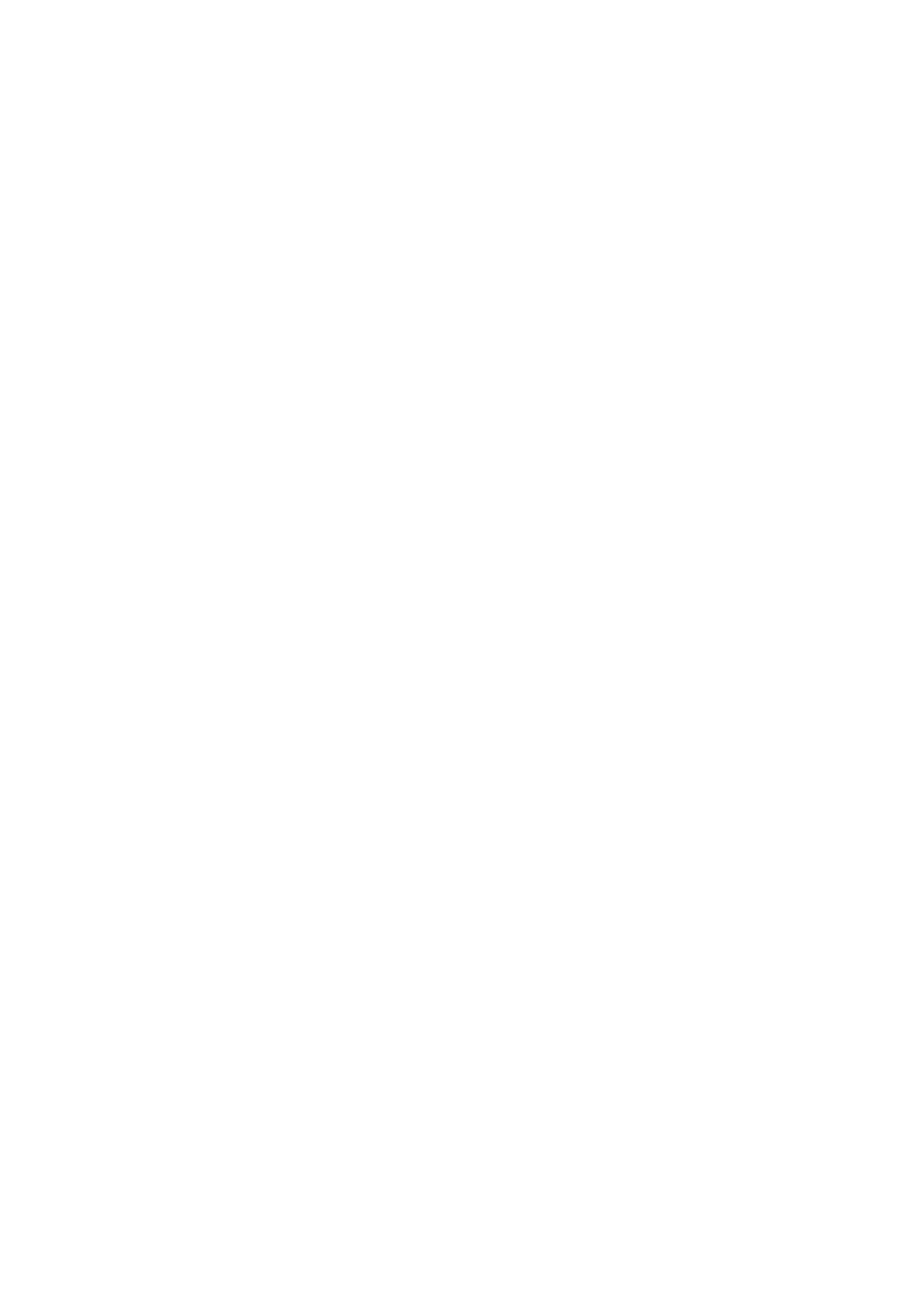# Atatürk Üniversitesi• Atatürk University Türkiyat Araştırmaları Enstitüsü Dergisi • Journal of Turkish Researches Institute TAED-71, 2021. 195-214

# YAHYA KEMAL BEYATLI'NIN "GECE" VE AHMET HAMDİ TANPINAR'IN "GÜL" ADLI ŞİİRLERİ ÜZERİNE KARŞILAŞTIRMALI **BIR INCELEME**

A COMPARATIVE ANALYSIS ON POETRY OF YAHYA KEMAL BEYATLI'S "GECE" AND AHMET HAMDİ TANPINAR'S "GÜL"

# FATMA SÖNMEZ

# **Öz**

Bu çalışmada karşılaştırmalı metin çözümlemesi yapılmaya çalışılmıştır. Uygulama metinleri olarak Yahya Kemal Beyatlı'nın "Gece" ve Ahmet Hamdi Tanpınar'ın "Gül" adlı şiirleri seçilmiştir. Amacımız uygulama konusu olan iki metin üzerinden benzerlik, farklılık ve ortaklık gibi ilişkilerin varlığını ve niteliğini içerik, yapı ve üslup açısından tartışmaktır. Bu şiirleri seçmemizin nedeni şiirlerin her ikisinde de bir "sonsuzluğa ulaşma, ebediyet" arzusunun olduğunun görülmesidir. Çalışmanın giriş bölümünde yazarların hayat hikâyeleri ve şiir estetikleri hakkında kısa bilgi verilmiştir. Çalışmanın yöntem bölümünde karşılaştırmalı edebiyat bilimine kısaca değinilmiştir. Çalışmanın bulgular bölümünde "Gece" ve "Gül" şiirleri kendi düzlemlerinde tahlil edilmiştir. Çalışmanın yorum/tartışma bölümünde siirlerin karşılaştırması yapılmıştır. Bu karşılaştırma "benzerlikler", "farklılıklar" ve "ortaklıklar" alt başlıkları altında incelenmiştir. Çalışmanın sonuç bölümünde bir hükme varılmıştır: Beyatlı'nın ve Tanpınar'ın ortak arzusu olan "sonsuzluğu" şiirlerinde şiirin kompozisyonu ve duyuş tarzları açısından farklı açılardan ele aldıkları görülmüştür.

**Anahtar Kelimeler**: Yahya Kemal Beyatlı, Ahmet Hamdi Tanpınar, "Gece", "Gül", Karşılaştırmalı Edebiyat.

# **Abstract**

In this study, comparative text analysis has been tried. "Night" poems of Beyatlı and "Rose" poems of Tanpınar were chosen as application texts. Our aim is to discuss the existence and quality of relations such as similarity, difference and partnership through the two texts which are the subject of application in terms of content, structure and style. The reason we choose these poems is because the desire of "reaching infinity, eternity" is felt in both of the poems. In the introduction of the study, short information is given about the authors' life stories and poetry aesthetics. In the method of the study, comparative literature science is shortly mentioned. In the findings section of the study, the poems of "Night" and "Rose" are analyzed on their own context. In the commentary / discussion section of the study, comparison of poems has been made. This comparison of the poems is examined under the subtitles "similarities", "differences" and "partnerships". A judgement has made in the conclusion part of the study: It was seen that Beyatlı's and Tanpınar's common desire for eternity in their poems were dealed with diffrent aspects of the poem about composition and sound style.

**Key Words**: Yahya Kemal Beyatlı, Ahmet Hamdi Tanpınar, "Night", "Rose", Comparative Literature.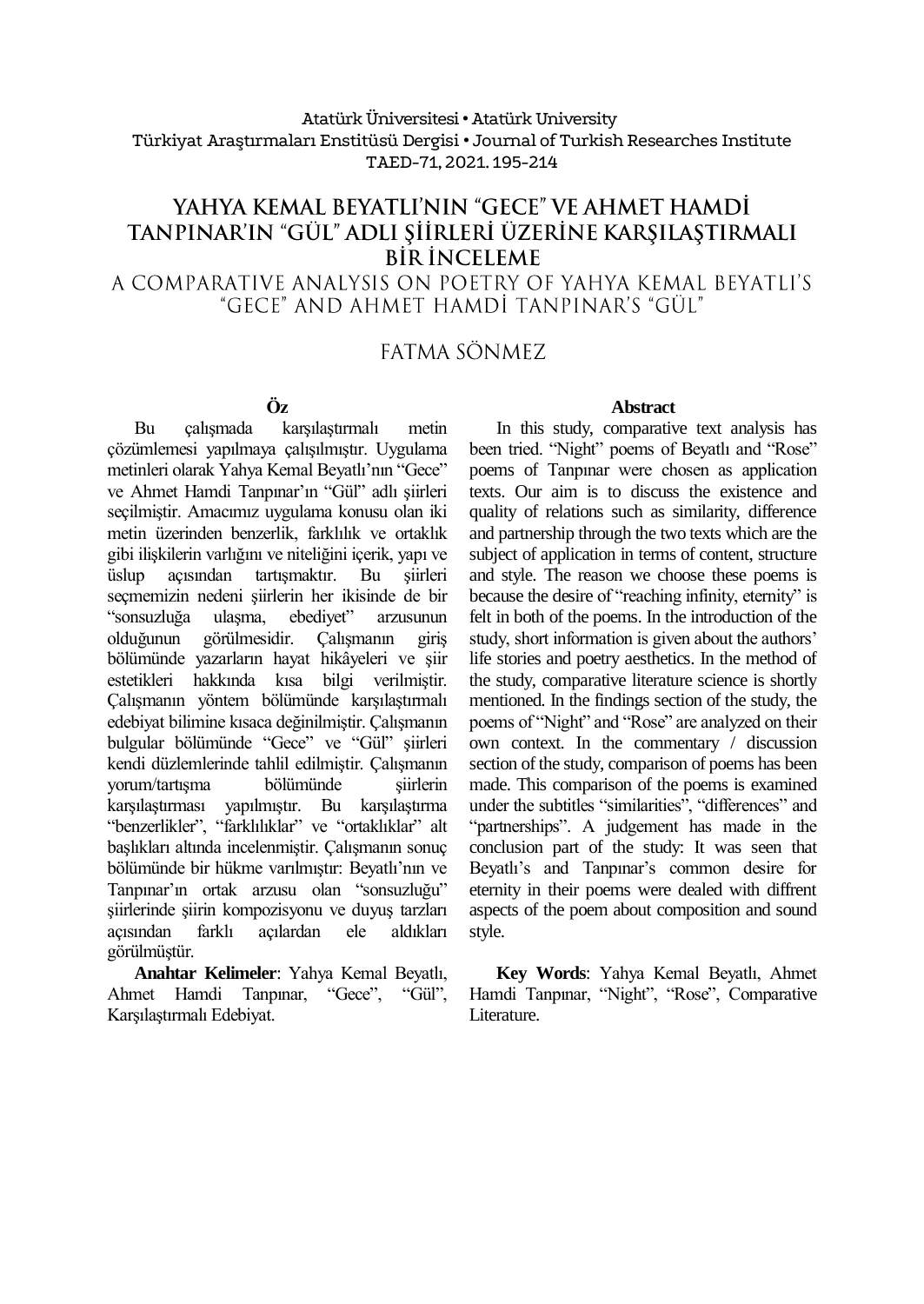#### *Structured Abstract*

*Comparative literature examines the relationships between two or more literatures. This can be between two or more works that are written in the same language or in different languages. In the comparative literature research, the works of two or more authors who lived in the same era can be compared, as well as two or more works that are written in different periods or styles. The purpose of comparative literature analysis is to identify "common", "similar" and "different" sides between these works. In this study, a comparison will be made on "Night" of Yahya Kemal Beyatlı and "Rose" poems of his student Ahmet Hamdi Tanpınar. The reason why these two were chosen to study is the desire for eternity expressed in both poems. It is known that the feeling of eternity occupies an important place in the both poems. The question of how the feeling of infinity reflected in both poets constituted the starting point of this study. We could absolutely ask this question as to whether the two poets have similarities with their contemporaries or with another previous poet in terms of the theme of "eternity". The reason why the two were chosen here is the master-apprentice, teacher-student relationship of Beyatlı and Tanpınar. It is clear that this union creates a common frame of minds in poets. On the two selected poetry axes, in a narrower area, we have decided to limit the classification this way considering that we can observe the quality of this reflection more clearly and comprehensively. Both poems that we discussed were chosen because they are picturesque, meaning that they are not heavily depicted and they are closer to pure poetry. Thus, it was aimed not to make an inconsistent interpretation while making comparisons by selecting two poems that were very unrelated to each other. Whatever form it takes, teacher-student or master-apprentice, "being influenced" is an indispensable element for an artist, but if this influence remains in the imitation phase, they cannot acquire a unique quality (sui generis). In this study, it was seen that Tanpınar revealed his originality in his poetry.*

*When we look at the poems, "Night" and "Rose", in terms of their differences, we can say that the measurement systems and verse units are different. While there was no negative atmosphere in "Night", the atmosphere of the poem became negative due to the feeling of being left in the void and uncertainty by the last two lines of the poem. Whereas, we can say that the negative atmosphere is broken of the last two lines in "Rose". "Night" poem uses nouns frequently, but since there is no obvious difference between them and verbs and gerunds, it is neither static nor moving and somewhere in the middle of the two; we can say that the excessive use of nouns stabilizes the poem "Rose". When we look in terms of their similarities, we can say that the symbols of "night" and "rose" are similar in terms of symbolizing eternity and being used in a positive way; both poems do not have a picturesque side due to the low use of adjectives; similarly, the consonants "k" and "l" and "a", "u", "e", "i" are used frequently and this adds a rhythm to the poem; when we look in terms of form, both rhyme schemes are arranged in the form of mesnevi rhyme; there are similarities between the words "like a secret, of silences, silenced" and "bring up a subject", and the words "cliff" and "slope", "moment" and "time", "music" and "tüne", "as if" and "seems like"; and also the sentences "From the melodies heard after the instruments silenced" and "As if it was a Gaaip music" are similar in terms of indicating "a vague music" as a connotation. When we look at the common aspects of both poems, both are fairy tales because the words "sleep, dawn, night, dream" used in both are bring*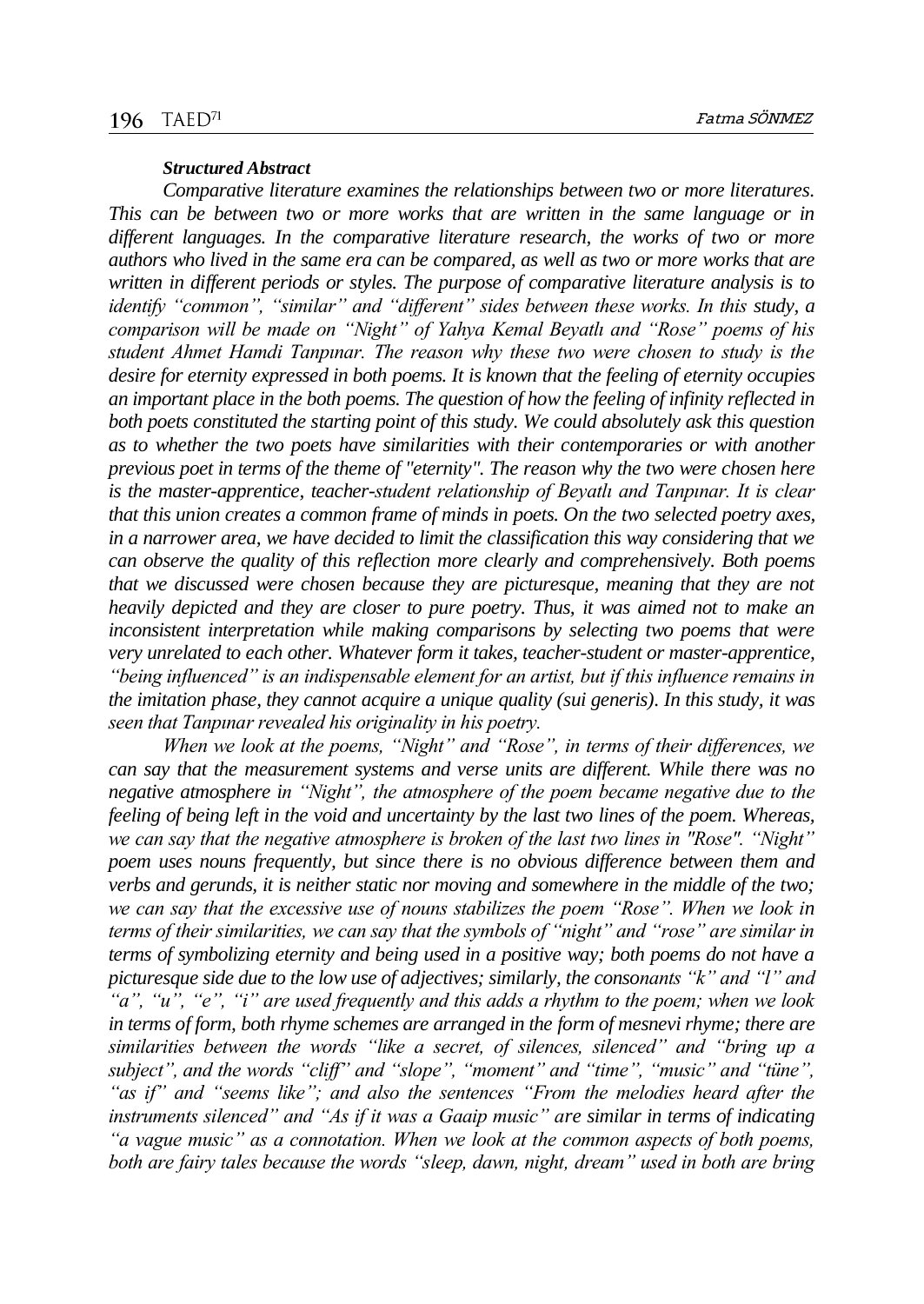*us closer to dream rather than reality. Also, we can talk about the existence of subjects who desire eternity in both poems. Yahya Kemal, especially in his poems on history, is more prone to movement than Tanpınar. In this respect, it is noteworthy that he uses nouns and verbs almost equally in "Night". Tanpınar, on the other hand, is inclined to silence and day dream. In this regard, it is meaningful that he uses the names more in "Rose". It should also be emphasized that the descriptions in "Night" are clearer, and the descriptions in "Rose" are more subjective and ambiguous. The image of the rose does not visualize anything clear in our eyes, it is something we feel more. Therefore, we can say that "rose" is an image rather than a symbol and it is a common images because in poetry the connotation field of "rose" constantly changes, it does not represent a single thing. Both poets were influenced by symbolism and as a natural consequence of this, they are resembled because of their pursuit of musicality in poetry; but Tanpınar also approached impressionism with the mentioned poem.*

*If we accept that the order created by interconnecting and knitting all the elements in the work is called form and that the content and form are combined if they are the source (like new critics), we know that the form of each work depends on the content elements, ideas, etc. in that work as well as the content is determined only by that form since it is connected. Therefore, there are neither two works with the same content nor the form because the subject being processed by the artist and transformed into the content also means to be kneaded into the form. Thus, it is possible to say that both works are different in terms of content and form. Although the desire for eternity in Beyatlı's poetry is given in a positive atmosphere, it must be hopeless from the feeling of leaving in the void left by the line "We passed and vanished far away" at the end of the poem. As for the desire for eternity in Tanpınar's poem, it is given in a sad atmosphere amd more hopeful than the positive feeling that the image of "rose" evokes in us. For this reason, we can say that the existence of this "opposition" in both poems is similar, but the atmosphere emanating from the poem is different. We can say that Beyatlı and Tanpınar dealt with "eternity", which is the common desire of their poems, in terms of form (only the rhyme schemes are the same) and, as a result, they approach the poem with different techniques. In addition, it should be emphasized that "Night" and "Rose" poems successfully give the desire for eternity and are successful in terms of the feeling they want to awaken.*

#### **Giriş**

Asıl adı Ahmed Agâh olan Yahya Kemal Beyatlı (1884- 1958)Üsküp'te doğmuştur. Eğitimini tamamlaması için İstanbul'a gönderilmiştir. Fakat yıl ortası olduğu için istediği Galatasaray Lisesine ve Robert Koleje girememiş ve bir süre boşta kalmıştır. Bu boşluk döneminde "devrin siyasi akımlarının da etkisiyle" Paris'e kaçmıştır. Fransızcasını ilerletmek için Meaux Kolejinde okumuştur. Birkaç yıl "Ecole Libre des Sciences Politiques"e devam etmiş fakat burayı bitiremeden İstanbul'a dönmüştür. Darülfünun Edebiyat Şubesinde "tarih, medeniyet tarihi, Garp ve Türk edebiyatı" dersleri vermiştir (Okay 1992: 35). Ahmet Hamdi Tanpınar (1901- 1962) yükseköğrenim için İstanbul'a gelmiş ve Darülfünun'un Edebiyat bölümünde okumuştur. Mezun olduktan sonra Anadolu'nun çeşitli yerlerinde öğretmenlik yapmıştır. Daha sonra Güzel Sanatlar Akademisinde "estetik mitoloji dersleri" vermiştir. Edebiyat Fakültesinde "19. Asır Türk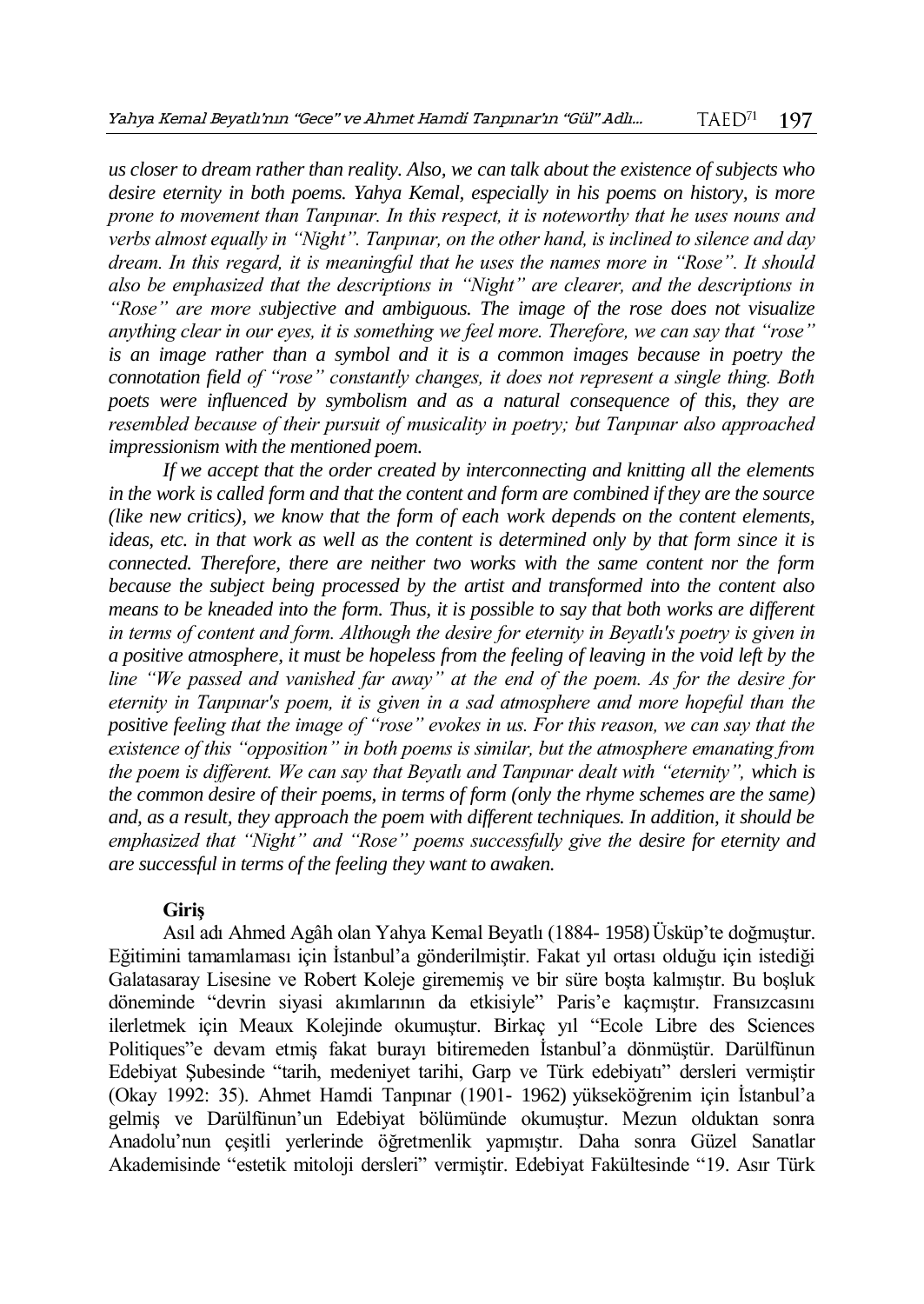Edebiyatı" adıyla bir kürsü kurulunca bu kürsüye "profesör olarak" atanmıştır. Bir süre Millî Eğitim Bakanlığında "orta öğretim müfettişliği" yapmıştır. Ancak bir süre sonra önce "akademideki estetik hocalığına", daha sonra da "Edebiyat Fakültesindeki kürsüsüne" geri dönmüştür (Okay 2010: 567).

Yahya Kemal Beyatlı, şiirde sesi öncelediği için dil mükemmeliyetine oldukça fazla önem verir. O, şiirlerinde deruni ahenge (iç ahenk) çok önem verir; "şairin bir mısraya verdiği düzen ve deruni ahenk sona erince siir de sona er[mis] demektir" der (Beyatlı, 1984: 5). Beyatlı'nın konuşulan dille yazdığı şiirleri kendisinden sonra gelen şairler için çığır açıcı olmuştur. Ona göre "Bir milletin dilini ifade edecek olan sanatkârın o milletin, bütün tarihinde dilinin geçirmiş olduğu safhaları sadece bilmesi değil, benimsemesi lazımdır" (Beyatlı 1984: 9). Bu nedenle Türkçenin güzelliğini ifade edebilecek olan Türk sanatkârı onun bütün yaratılış safhalarını idrak etmekle yükümlüdür (Beyatlı 1984: 10). Tanpınar'ın Darülfünun'da önceleri felsefe ve tarih bölümlerinde kararsız kaldığı fakat daha sonra kaydını edebiyat bölümüne yaptığını belirten Okay, gerekçe olarak lise yıllarında şiirlerinden tanıdığı Yahya Kemal Beyatlı'nın edebiyat bölümünde ders vermesini gösterir (Okay 2012: 567). Böylelikle Tanpınar, daha üniversite yıllarında iken Yahya Kemal'i yakından takip etmiş olur. "Şiirin her türlü menfaat endişesinden uzak, gayesini yalnız kendinde bulan bir mükemmeliyet olduğunu" söyleyen Ahmet Hamdi Tanpınar, bu doğrultuda şiirlerinde hiçbir ideolojiye sapmaz ve şiirin estetik yönünü öne çıkarır (Tanpınar 2005b: 13). Valery'yi tanıdıktan sonra kendi şiir anlayışını bulan Tanpınar, şiiri "en uyanık bir gayret ve çalışma ile dilde rüya halini kurmak" olarak tanımlar (Tanpınar, 2000: 351). Tanpınar, "Benim estetiğim, mısra estetiğidir" demektedir (Alptekin, 2015: 43). Hayatı boyunca kendisini eşikte hisseden Tanpınar'ın Orhan Okay, "Haşim'in nostaljik 'naif' hüviyeti ile Yahya Kemal'in parnasyen 'robüst' varlığı arasında" (Okay 2012: 129) hemen bütünüyle eşikte kalacak bir insan olduğunu vurgular. Tanpınar, hocası Beyatlı'nın kendisi üzerindeki asıl etkisinin "şiirlerindeki mükemmeliyet fikri ile dil güzelliği" olduğunu belirtir. Ayrıca Beyatlı'nın kendilerine "dilin kapısını" açtığını vurgular (Kaplan, 2013: 48). Çalışmada, hocası Yahya Kemal'in şiir estetiğinin Tanpınar'ın şiirlerine ne şekilde yansıdığı sorusundan hareketle her iki şairin birer şiiri karşılaştırmalı olarak tahlil edilecektir.

### **Yöntem: Karşılaştırmalı Edebiyat Bilimi**

Karşılaştırmalı edebiyat terimi "ilk olarak sözlü edebiyat incelemesi, özellikle de halk masallarındaki temaların eserden esere geçişinin ve gene bunların 'yüksek', 'sanatkârane' edebiyata nasıl ve ne zaman girmiş olduğunun incelenmesi" anlamında kullanılmıştır (Wellek- Varren 1993: 31). Bununla birlikte Wellek- Varren, "sözlü edebiyat incelemesinin bugüne kadar daha çok ve öncelikle temaların ve temaların ülkeden ülkeye geçişlerinin incelenmesiyle, başka deyişle yeni edebiyatların hammaddeleriyle, uğraşmış olmasını bir talihsizlik" olarak değerlendirirler (Wellek- Varren 1993: 32). Sözlü ve yazılı edebiyatlar arasında hiçbir zaman kesilmemiş bir bağlantı olduğunu vurgulayan Wellek-Varren, karşılaştırmalı edebiyat teriminin sözlü edebiyat incelemesini ifade eden bir terim olarak kabulünün zor olduğunu belirtirler (1993: 32). Karşılaştırmalı edebiyatın ikinci anlamı "terimi iki veya daha çok edebiyat arasındaki ilişkilerin incelemesi olarak sınırlar" (Wellek- Varren 1993: 32). Fakat Wellek- Varren, karşılaştırmalı edebiyatı böyle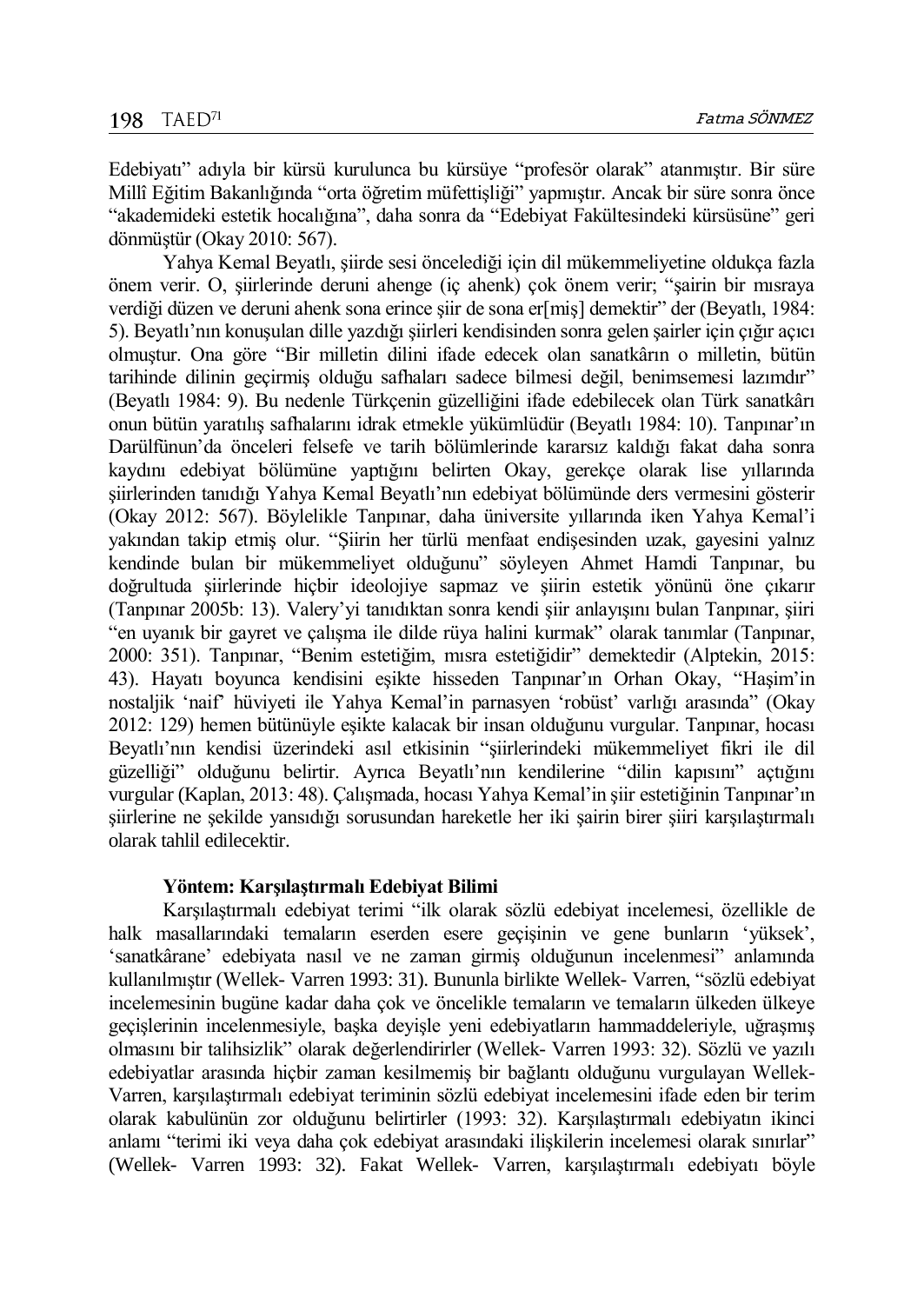anlamanın da kendine has bazı zorlukları olduğunu söylerler: Öncelikle bu tarz "bir incelemeler yığınının bizi belli bir sisteme götürmesinin mümkün (olmadığını)" vurgularlar (Wellek- Varren 1993: 33). Ayrıca bu tür incelemelerin "ferdi bir karaktere sahip sanat eserlerinin tahlil edilip değerlendirilmesine, hatta eserlere ait genetik özelliklerin nasıl karmaşık bir bütün haline geldiği konusu üzerinde düşünmeye imkân verme(diklerini)" ifade ederler (Wellek- Varren 1993: 33). Son olarak bu tür bir karşılaştırmalı edebiyatın "dış şeylere önem ve ağırlık (verdiğini)" dile getirirler (Wellek- Varren 1993: 33). Karşılaştırmalı edebiyatın üçüncü anlamı terimi "kendi bütünlüğü içinde edebiyat incelemesiyle, dünya edebiyatıyla, genel veya evrensel edebiyatla aynı manada görmek suretiyle" ele alır (Wellek- Varren 1993: 33). Fakat bunda da Wellek- Varren, karşılaştırmalı ve genel edebiyatın birbirine karışmasının kaçınılmaz bir şey olduğunu belirterek bu açıdan sadece edebiyattan söz etmenin en iyisi olacağını vurgularlar. Kendi içine kapalı bir milli edebiyat fikrinin ise açıkça yanlış olduğunu söylerler (Wellek- Warren 1993: 34). Rousseau- Pichois ise karşılaştırmalı edebiyatı "analoji, akrabalık ve etkileşim bağlarının araştırılması suretiyle, edebiyatı diğer ifade ve bilgi alanlarına ya da zaman ve mekân içerisinde birbirine uzak veya yakın durumdaki olaylarla edebi metinleri birbirine yakınlaştırmayı amaçlayan yöntemsel bir sanattır. Yeter ki bu edebi metinler, birçok dile ya da kültüre ait olsunlar; onları daha iyi tanımlayıp anlamak ve onlardan zevk alabilmek için aynı geleneğe ait bulunsunlar" (Rousseau- Pichois 1994: 182) şeklinde tanımlarlar. Gürsel Aytaç da önceleri karşılaştırmalı edebiyatı "görevi, işlevi, farklı dillerde yazılmış iki eseri, konu, düşünce ya da biçim bakımından incelemek, ortak, benzer ve farklı yanlarını tespit etmek, nedenleri üzerine yorumlar getirmektir" (Aytaç 2003: 7) şeklinde tanımlarken daha sonra bu tanımı "görevi, işlevi, aynı dilde veya farklı dillerde yazılmış (...)" (Aytaç, 2009: 13) olarak genişletir. Aytaç, "Türk edebiyatından bir eseri başka edebiyatlardan (Alman, Avusturya, İsviçre) bir eserle karşılaştırdığımız gibi Türk edebiyatının farklı dönemlerinden ya da aynı dönemde, ama başka tarzda yazılmış, iki eseri de karşılaştır[abileceğimizi]" (Aytaç 2003: 64) <sup>1</sup> ifade eder. Buradan hareketle çalışmada, Aytaç'ın karşılaştırmalı edebiyatta yapılması gerektiğini ifade ettiği "ortak, benzer ve farklı" noktalara ayrı başlıklar altında temas edilerek bir inceleme yapılacak ve bunların nedenleri üzerine yorum getirilmeye çalışılacaktır. Öncesinde ise eserler kendi düzlemlerinde tahlil edilerek şiirlerin iş ve dış yapıları hakkında kısa bir bilgi verilecektir.

# **Bulgular: "Gece" ve "Gül" Şiirlerinin Kısa Tahlilleri Gece**

*Kandilli yüzerken uykularda, Mehtȃbı sürükledik sularda.*

 $\overline{a}$ 

<sup>1</sup>Paul Van Tieghem ise mukayeseli edebiyatın esas amacının "muhtelif edebiyatlara ait eserleri, aralarındaki münasebetler bakımından tetkik etmek" olarak belirtir (Tieghem 2017: 87). Bunun için ilk olarak "edebi sınırın ötesine geçişin hareket noktasını tetkik etmek" gerektiğini vurgular (Tieghem 2017: 91). İnci Enginün de benzer şekilde mukayeseli edebiyatta "mutlaka başka bir kültür ile temas(ın) söz konusu" olduğunu belirterek milli edebiyat içerisinde farklı dönemler ve farklı görüşlerin incelenmesinin karşılaştırmalı edebiyat içerisinde yer alamayacağını ifade eder (Enginün 1999: 7).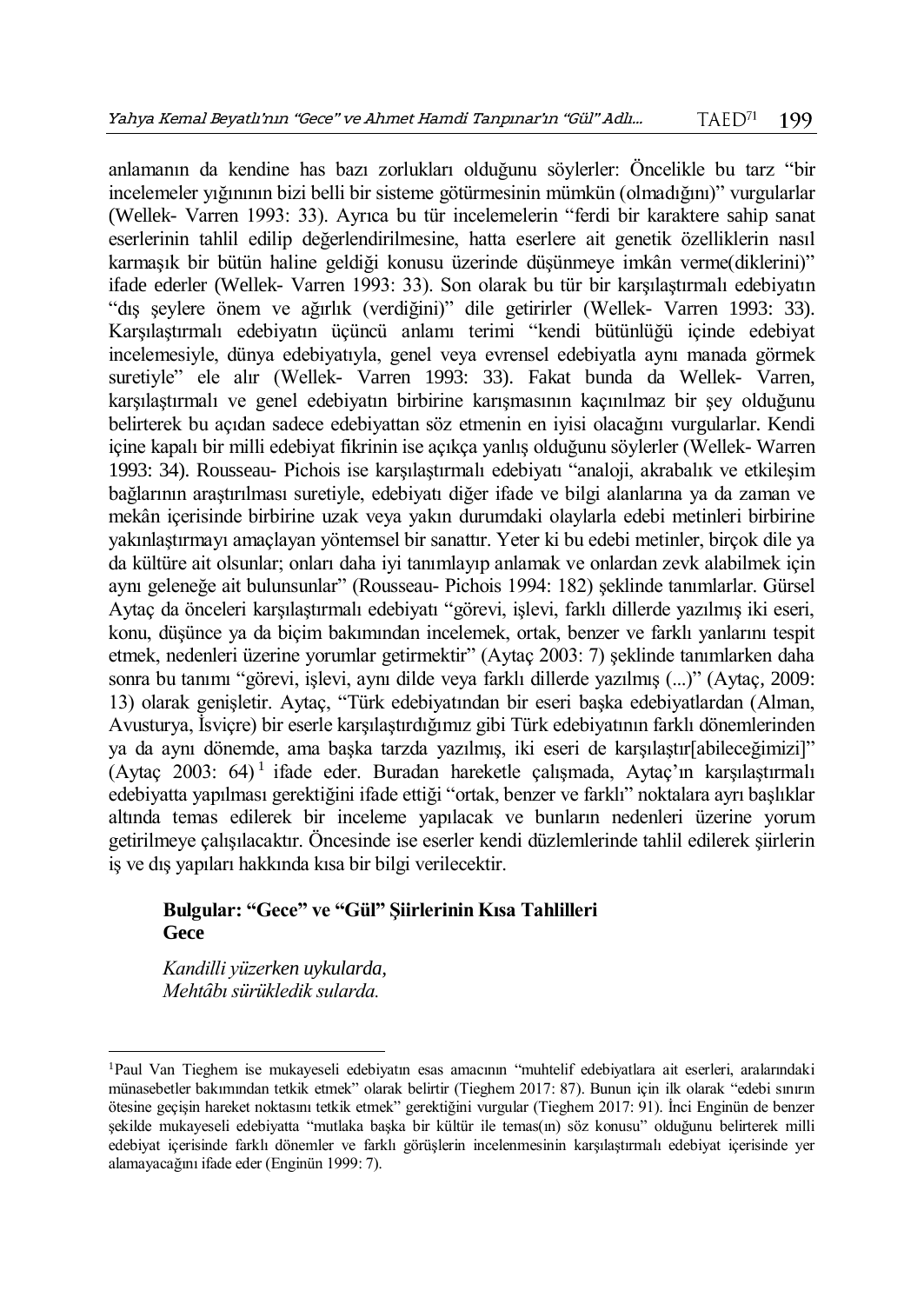*Bir yoldu pırıldayan, gümüşten; Gittik, bahs açmadık dönüşten.*

*Hülyȃ tepeler, hayȃl ağaçlar. Durgun suda dinlenen yamaçlar.*

*Mevsim sonu öyle bir zaman ki, Gaaib bir mûsikȋydi sanki.*

*Gitmiş, kaybolmuşuz uzakta... Ru'yȃ sona ermeden şafakta. Yahya Kemal Beyatlı* (Beyatlı 2019: 31)

Yahya Kemal Beyatlı'nın "Gece" şiirini üç bölüme ayırabiliriz. "Kandilli yüzerken uykularda" ile başlayan kısım için şiirin I. bölümü, "Hülya tepeler, hayal ağaçlar" ile başlayan kısım için şiirin II. bölümü, "Gitmiş, kaybolmuşuz uzakta" ile başlayan kısım için ise şiirin III. bölümü sınıflandırmasını yapabiliriz. Bu sınıflandırmayı da yine anlatıcılara göre yaptık. I. Bölümde anlatıcı "biz" yani I. çoğul şahıs anlatıcıdır. II. bölümde anlatıcı "biz"den "o" anlatıcıya döner ve tanrısal bakış açısına sahip olur. III. bölümde anlatıcı tekrar değişerek "biz" anlatıcıya döner. I. bölümde, mekân Kandilli'dir ve İstanbul'un Üsküdar semtinde bulunur. Kandilli insan gibi kişileştirilmiş ve onun uykularda yüzdüğü belirtilmiştir. Bu durum onun (uykular kelimesi çoğul olduğu için) rüyalar gördüğünü gösterir. Kandilli, deniz kenarındadır. Bu yüzden "sular" kelimesi denizi işaret eder. Nasıl ki deniz inişli çıkışlı (dalgalı- durgun) ise rüya da evrelere göre (derin uyku- hafif uyku) inişli çıkışlıdır. Zaman gecedir; çünkü mehtap (ay ışığı) olduğu söylenir. Mehtabı gümüş, pırıldayan bir yola benzetir. Burada mehtap bir imgedir ve "rüya"yı işaret eder. Bu nedenle görülen rüyanın güzel olduğunu söyleyebiliriz. Mehtabı sürükleyen sularda, bir yol gibi dönüşten bahsetmeden gittiklerinin belirtilmesi tıpkı Kandilli gibi kendilerinin de rüyaya daldıklarını gösterir. II. Bölümde artık tamamen rüyanın içerisindedirler. Rüyada hülya tepeler, hayal ağaçlar, durgun suda dinlenen yamaçlar vardır. Bu rüya, mevsimin sonundaki bir zamana denk gelir (Aralık-Ocak) ancak hangi zaman olduğu meçhuldür. Bu nedenle bu mevsimi, bilinmezden gelen bir musikiye benzetir. III. Bölümde, rüyanın içinden çıkılarak tekrar rüyayı gören bize dönülür. Şafak vakti gecenin bitişini, güneşin doğuşunu gösterir. Bu da rüyanın bitişine işarettir. Rüyanın bitmesini istemeyen bizler, şafak vakti gelmeden uzağa gidip kayboluruz. Bunun nedeni ise "ebediyet arzusu"dur. Bir bakıma "gaaip bir musiki" gibi bizlerin de "gaaip"e gittiğimiz söylenebilir. Şiirin son iki dizesi şiirin geneli ile bir karşıtlık oluşturur çünkü şiirin genelinde atmosfer (hava) olumlu iken "Gitmiş kaybolmuşuz uzakta" dizesinin bizde bıraktığı boşlukta kalma hissi şiirin tonunu olumludan olumsuza çevirir. "Gece" şiiri beyitlerle ve aruz vezniyle yazılmıştır. Şiirin vezni mef'ûlü/mefâilün/feûlün şeklindedir. Kafiye şeması aa bb cc dd ee şeklindedir. Şiirde tunç kafiye kullanılmıştır (-ularda, -üşten, -açlar, -an, -ki, - akta).

# **Gül**

*Ey bâkir ten cümbüşü her özleyişten sıcak Bin uykuya yaslanmış sessiz kamaşan şafak; Her bahçenin üstünde ve her ufuktan başka, Yıldızların tuttuğu ayna, ezelî aşka,*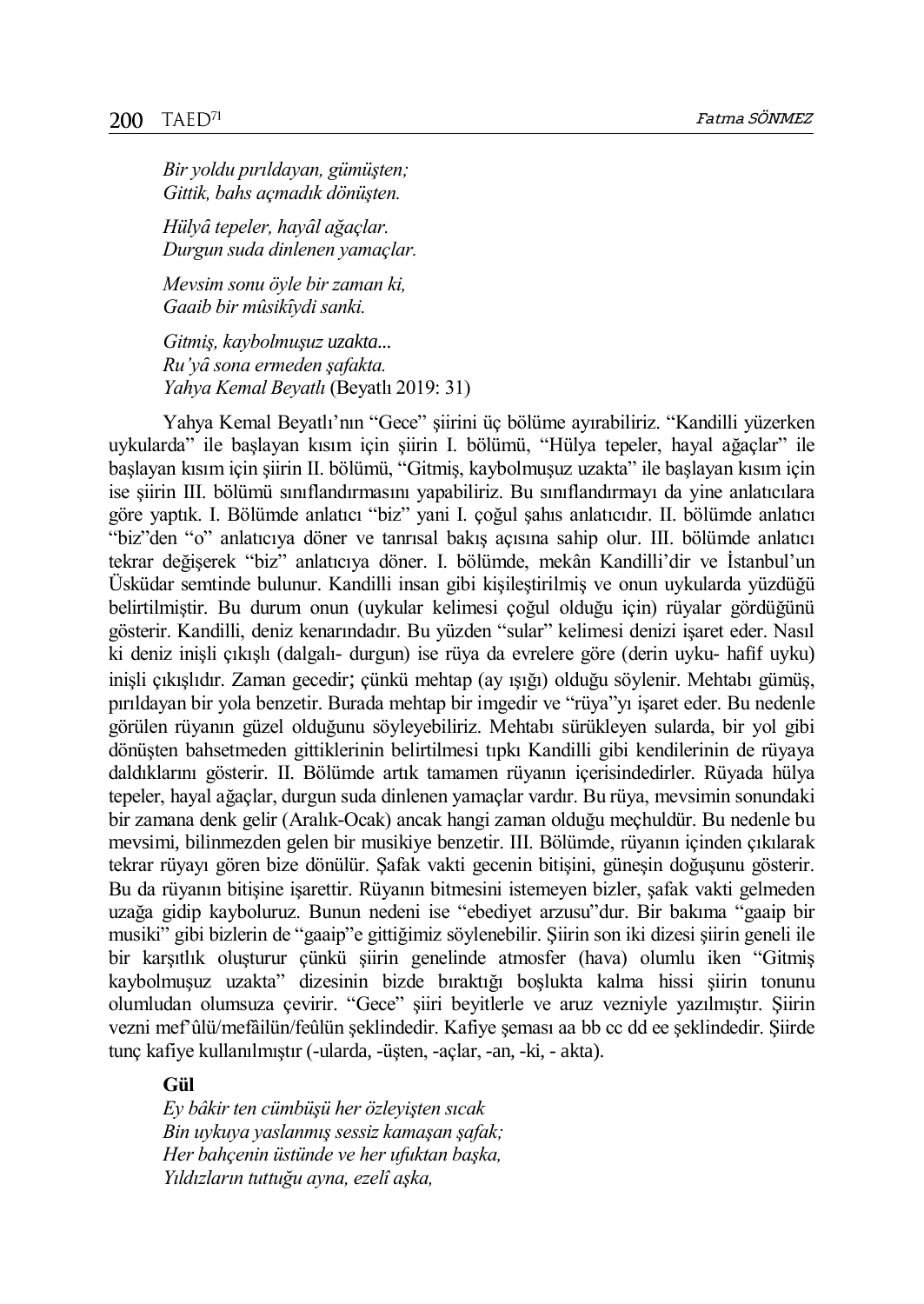*Bir sır gibi hayattan ve ölümden öteye İlk arzunun toprağa mal olmuş lezzetiyle...*

*Ardından ağlanacak ne varsa ömrümüzde, Tekrar doğuşun sırrı gülümseyen bir yüzde, Uykusuz geceleri içten kemiren hüzün, Bin azabın çarkında gerilmiş ağaran gün; Öpüşler, gözyaşları, vaitler ve hicranlar; O derin sükûtların aydınlattığı anlar Bir sonsuz uçurumda uyanmış gibi birden Sazlar sustuktan sonra duyulan nağmelerden; Doldurur hiç durmadan uzattığı bu tası, Gül, ey bir âna sığmış ebediyet rüyası! Ahmet Hamdi Tanpınar* (Tanpınar 2015: 57)

 $\overline{a}$ 

Ahmet Hamdi Tanpınar'ın "Gül" şiirini iki bölümde değerlendirebiliriz: "Ey bakir ten cümbüşü..." ile başlayan kısım için şiirin I. bölümü, "Ardından ağlanacak ne varsa...." ile başlayan kısım için ise şiirin II. bölümü sınıflandırmasını yapabiliriz. Bu sınıflandırmanın nedeni ise anlatıcıların her iki bölümde birbirinden farklı olmasıdır. Şiirin I. bölümünde; üçüncü tekil şahıs anlatıcı vardır ve ilahi bakış açısına sahiptir. II. bölümde ise anlatıcı değişir ve "biz"e yani üçüncü çoğul şahıs anlatıcıya döner. Böylece bakış açısı da sınırlanır. Ayrıca I. bölümde müphem bir ifade tarzı varken (son iki dizede bu daha da yoğundur), II. bölümde (son dize hariç) daha açık bir ifade tarzı vardır. I. bölümde "o" anlatıcı, "bakir ten cümbüş"ünü, "kamaşan şafak"ı, "yıldızların tuttuğu ayna"yı kişileştirir. "Bakir ten cümbüşü" alışılmamış bir bağdaştırmadır<sup>2</sup> ve Doğan Aksan'ın belirttiği gibi okuyucunun zihninde birçok yeni tasarımın üşüşmesini sağlayan bir dil olayıdır (Aksan, 1996: 151). Bu bölümde aşk duygusunun insanı hayattan ve ölümden öteye götürmesine çeşitli çağrışımlarla değinilir. Bu çağrışımlar daha çok cinselliğe işaret eder; bakir ten cümbüşü, özleyiş, sıcak kelimeleri ile. II. bölüm, I. bölümle görünüşte bir karşıtlık gösterir. I. Bölüm ne kadar müphemse II. bölüm (son dize hariç) -birinci bölüme nazaran- o kadar açıktır. Burada anlatıcının "biz"e dönmesi şiire lirik bir hava katar. Buradaki bölüme göre bizim hayatımız, hüzünle, ağlamayla geçmiştir; öpüşler, gözyaşları, vaatler, ayrılıklar bizim tasımızı hiç durmadan doldurur. "Gül, ey bir âna sığmış ebediyet rüyası!" dizesi ise bu olumsuz havayı adeta kırar niteliktedir. Genel anlamda Türk şiirinde "gül" bir semboldür/simgedir<sup>3</sup>. "Gül" sembolü sevgiliyi çağrıştırır<sup>4</sup>. Bu şiirde ise gül ve gülün işaret

<sup>2</sup>Doğan Aksan, bağdaştırmanın "tamlama, deyim gibi, sözvarlığı içindeki öğeleri ve tümce ya da sözceleri anlamlı, kabul edilebilir birimler halinde bir araya getirme" olduğunu belirtir (Aksan, 2006: 83). Alışılmamış bağdaştırmanın ise "anlam belirleyicileri, anlam ayırıcıları arasında uyum bulunmayan birleştirmeler" olduklarını söyler (Aksan 2006: 84).

<sup>3</sup> "Sembol; duyularla ifade edilemeyen bir şeyi belirten somut nesne veya işaret, remiz, rumuz, timsal, simge" (TDK Türkçe Sözlük, 2005: 1727). "En geniş anlamıyla sembol; bir şeyi ifade eden herhangi bir şeydir; bu anlamda bütün kelimeler birer semboldür. Edebiyat tartışırken ise sembol terimi yalnızca herhangi bir ya da kendinden başka bir referans aralığını tanımlayan sözcük ya da sözcük grubunu betimlemek için kullanılır." (Abrams 1999: 311). Turan Karataş sembolü "Esya âleminden ya da tabiattan alınarak bir toplumun veya kavmin hafızası mesabesinde olan tarihî akış ve birikim içinde özel bir anlam kazanan ve bir duygu ve düşüncenin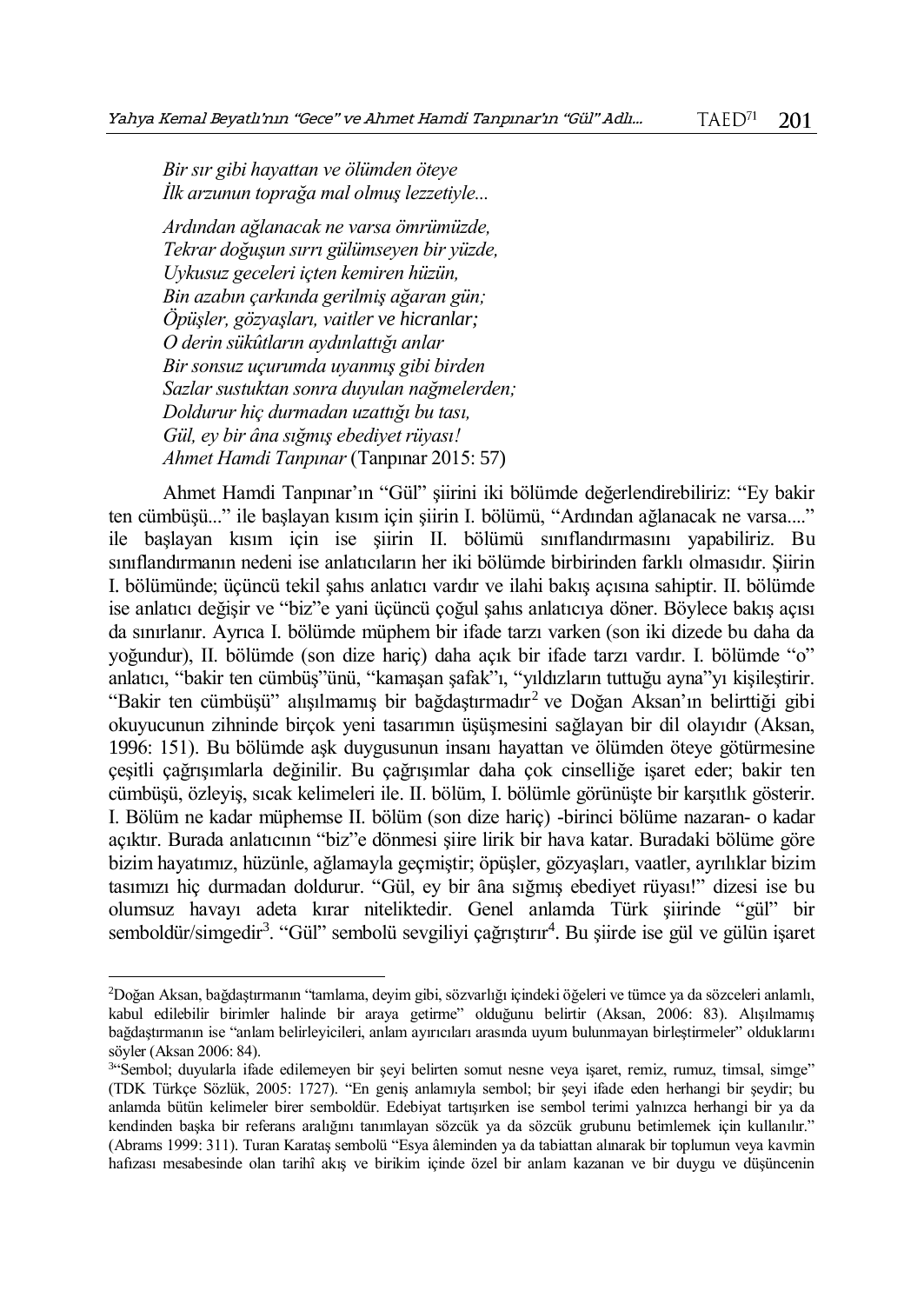$\overline{a}$ 

ettiği şey (aşk mı kadın mı vb.) açık değildir. Fakat anladığımız kadarıyla gül sevgiliyi işaret ettiğinde anılan sevgili bize kısacık bir anın içerisine sığan bir "ebediyet rüyası" verendir. Ayrıca gül, adeta bize hayat veren bir tas gibidir ve bizi sonsuz uçurumun kenarında durdurur. Bu bakımdan gül; haz veren, güzel olan ve insanda "sonsuzluk" hissi uyandıran her şeydir. Bu nedenle şiirde sembol olmaktan çıkarak imaj haline gelir<sup>5</sup>; tek bir şeyi işaret etmez. Gülün kendisi değiştiği için, birçok güzelliği temsil ettiği için yaygın imajdır. Gözümüzde net bir şey canlandırmadığı için ayrıca "gül" işitsel imajdır. Sabahattin Eyüboğlu, onun "Zamanı tanrılaştırmakla, insanı, bir anda evreni duyabilen insanı tanrılaştır[dığını]" (Uçman-İnci 2008: 133) belirtir: "Tanpınar'ın özelliği, varlığı her şeyden çok zaman, zamanı da yalnız insana bağlamasındandır. Çünkü yalnız insan zamanın ne içinde ne de büsbütün dışında olabilir. Büsbütün dışında olan Tanrı'dır, Tanrı ise Tanpınar'ın şiirinde inkâr edilmeksizin nâ-mevcuttur" (Uçman ve İnci 2008: 134). Sevgilinin kısacık anın içerisinde "ebediyet rüyası" vermesi zaman- insan bütünlüğünün ve zamanı duyabilen insanın bir bakıma sonsuzluğa ulaşmasıyla Tanrılaşmasının göstergesidir. Tanpınar, Proust ve Bergson'dan gelen bir etkiyle zamanın parçalanamaz, yekpare olduğuna inanır. Bu nedenle zaman sonsuzdur; geçmiş-şimdi-gelecek gibi bölümlemelerin aksine zaman dediğimiz kavram gerçek manasıyla "an"da var olur. Sevgili, ebediyet rüyasını bir "an"a sığdırarak sonsuz zamanı yakalamıştır. "Rüya" kelimesi zaman ve mekânın kayıt altına aldığı insanı özgür bırakan bir kavram olarak ayrıca önemlidir. Şiiri "ebediyet rüyası" ile sonlandırması bu açıdan anlamlıdır; rüya biterse veya kişi rüyadan uyanırsa sonsuz olmadığının gerçekliği ile karşı karşıya kalacak ve acı çekecektir. Bahsedilen "ebediyet rüyası"nı, "Bir sır gibi hayattan ve ölümden öteye" dizesi ile birleştirmek mümkündür. Sevgili, hayattan ve ölümden öteye, bir anın içerisinde; bir sır gibi bir "ebediyet rüyası" verir. Şerife Çağın, "Ahmet Hamdi Tanpınar'ın Eserlerinde Ağaç ve Çiçek Sembolizmi" başlıklı makalesinde Tanpınar'ın eserlerinde gülün; ideal kadın güzelliği kadar İstanbul'u, ferdin karşısında cemiyeti, ölümün karşısında ebediyeti ve sanatı, karanlığın karşısında aydınlığı ve yeniden doğuşu sembolize ettiğini ifade eder. Ayrıca gülün, hayatı, devamlılık fikrini çağrıştıran bir imaj şeklinde kullanıldığını vurgular (Çağın 2019: 37-38). Orhan Okay, Tanpınar'a göre insanın, kader karşısında "geniş ve mükemmel bir mekanizmanın bir çivisi olmaktan başka bir şey" olmadığını ifade eder ve

anlatımında kullanılan işaret yahut sözler. Simgesel anlatımda, soyut varlıkları, bir gerçekten hareketle somut olanlarla karşılama söz konusudur. Edebî metinde kullanılan bir öge, birçok alıcının zihninde aynı durumu, düşünceyi veya duyguyu çağrıştırabiliyorsa sembolleşir" şeklinde açıklar (Karataş, 2001: 369-370).

<sup>4</sup> Beşir Ayvazoğlu, "Gül aşkın her çeşidinde sevgiliyi temsil eder" demektedir (Aktaran Lüleci, 2016: 183). Murat Lüleci bunu kısaca "şiirde sevgili gül ile özdeşleştirilir" şeklinde açıklar (Lüleci, 2016: 183). Melek Çetin, Tanpınar'ın anılan şiirinde yer alan "gül"ü sembol değil de bir imge olarak kabul eder ve "gül imgesi mûsikiyle birlikte arzuların ulaşıldığı ve hüzünlerin, ayrılıkların olmadığı parçalanmaz bir "ân" a sığmıştır. Şair, "gül" ü rüyâ âleminde mutluluk mûsikîsinin daim olduğu başlangıcı ve bitişi olmayan bir zamanda ele almıştır" şeklinde yorumlar (Çetin, 2013: 182).<br><sup>5</sup> İmaj/imge; kelimelerden yapılmış bir resimdir. Genellikle, ister gerçek açıklamayla isterse de ima yoluyla ya da

benzerlikleri ve metaforları gibi ikincil referans araçlarıyla, tüm nesneleri ve şiir veya diğer edebi türlerdeki anılan duyu algısı nitelikleri belirtmek için kullanılır (Abrams, 1999: 121). İmge, insan zihninde ya algı yoluyla ya da algının düşünülmesi, çağrıştırılması, imgelemde kurgulanması yoluyla elde edilir (Cengiz, 2014: 7). İmgeler sadece sanatkârların kendi iç dünyalarını yansıtan bir araç değillerdir, aynı zamanda onların içinde yaşadıkları toplumun ve dönemin genel eğilimlerini gösteren sistemli yapılardır (Ulağlı, 2018: 19).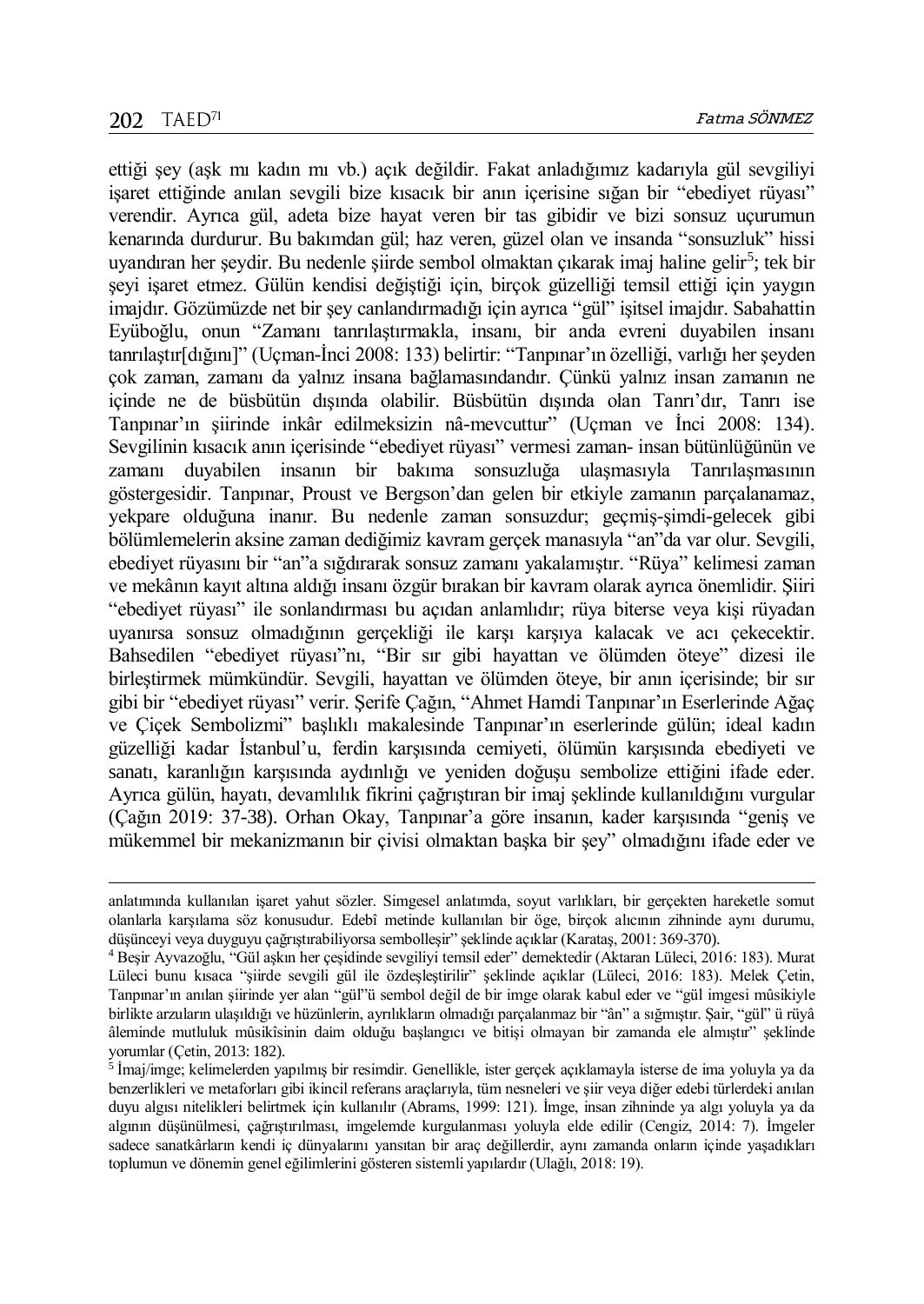onunki gibi bir mizacın insanından, kader karşısında isyan beklenemeyeceğini vurgular. Bu nedenle en güzel hayatın "yaşadığı âna kendini bırakmaktan ibaret" yani "kaderin bize çizdiği yola paralel gitmek" olduğunu söyler (Okay, 2016: 18- 19). "Gül" şiirine bu açıdan baktığımızda, sevgili tarafından "ân"a sığdırılan ebediyet rüyası ile sonsuz zamanı yakalama ve yaşadığı âna kendini bırakmayla gelen huzur hissi ile insanın "mutluluğu yakalayabildiği" açıktır. Buradaki sevgilinin somut bir varlıktan öte soyut, daha çok duyulan, hissedilen bir varlık olduğu düşünülebilir. Bu nedenle I. bölümde cinsel çağrışımların işaret ettiği sevgiliden farklıdır. Sonuç olarak I. ve I. bölüm arasında bir karşıtlık vardır, denilebilir. "Gül" şiiri bentlerle (Birinci bent altı, ikinci bent on mısradan meydana gelmiştir) yazılmıştır. Şiir hece vezniyle yazılmıştır. Kafiye şeması şu şekildedir; I. bent: aabbcc, II. bent: ddeeffgghh. Şiirde tam, yarım ve zengin kafiyeler kullanılmıştır (ak-, aşka, -e,-de, -ün, -anlar,-rden, -ası).

## **Yorum/Tartışma: Şiirlerin Karşılaştırılması**

 $\overline{a}$ 

Çalışmada Beyatlı'nın "Gece" ve Tanpınar'ın "Gül" şiirlerinin seçilmiş olmasının nedeni her iki şiirde de "sonsuzluk arzusu"nun olmasıdır. Her iki şairin şiirlerinde sonsuzluk duygusunun önemli bir yer tuttuğu bilinmektedir<sup>6</sup>. Sonsuzluk duygusunun her iki şairde yansımasının ne şekilde olduğu sorusu çalışmanın başlangıç noktasını teşkil etmiştir. Bu soruyu elbette her iki şairin çağdaşı veya önceki başka bir şair ile "sonsuzluk" temi açısından benzerlikleri var mı şeklinde de sorabilirdik. Burada ikisinin seçilmiş olmasının nedeni Beyatlı ve Tanpınar'ın usta-çırak, hoca- öğrenci birlikteliğidir. Bu birlikteliğin şairlerde ortak bir ruh hali yarattığı açıktır. Seçilen iki şiir ekseninde, daha dar bir alanda, bu yansımanın niteliğini daha net ve kapsamlı gözlemleyebileceğimizi düşünerek bu şekilde bir sınırlandırma yoluna gittik. Kaplan, Tanpınar'ın şiirlerinin kompozisyonuna hâkim olan prensibin içinde çok kuvvetli olan "plastikleştirme" ve "billurlaştırma" denilebilecek bu asli eğilimin olduğunu belirtir. Bu eğilimin bütün şiirlerine-ve nesirlerinepitoresk, resme has bir karakter verdiğini söyler (Kaplan, 2013: 156). Onun şiirlerinin okuyucuda birtakım duygular ve heyecanlar uyandırdıklarını fakat ayrıca pitoresk bir karakteri de olduğunu vurgular (Kaplan, 2013: 157). Nezahat Özcan da onun bu konuda Haşim'i örnek almış gibi göründüğünü ve musiki ile beraber resmin de kuvvetle hâkim olduğu bir şiirin peşinde olduğunu ifade eder (Özcan 2012: 142). Ele aldığımız her iki şiirin pitoresk yani tasvir yanının ağırlıkta olmaması ve saf şiire daha yakın olmaları nedeniyle seçilmişlerdir. Böylelikle kıyas yaparken birbirinden çok alakasız iki şiir seçilerek tutarsız bir yoruma gidilmemesi amaçlanmıştır. Hoca- öğrenci, usta- çırak hangi şekilde olursa olsun "etkilenme" bir sanatkâr için olmazsa olmaz bir unsurdur fakat bu etkilenme taklit aşamasında kalırsa kendine has bir nitelik yani özgünlük (sui generis) kazanamaz. Bu çalışmada Tanpınar'ın anılan şiirinde özgünlüğünü ortaya koyduğu görülmüştür.

<sup>6</sup> *Bak.* Tanpınar, Ahmet Hamdi (2005b). Yahya Kemal Hakkında. *Edebiyat Üzerine Makaleler,* s.309-316; Balcı, Yunus (2008). *Tanpınar Trajik Bir Şair ve Şiiri.* İstanbul: 3F Yayınevi; Üstünova, Mustafa- Çanaklı, L. Ali (2004). Tanpınar'da Sonsuzluk. *Uludağ Üniversitesi Sosyal Bilimler Dergisi, 7,* 109-120; Özbalcı, Mustafa. (2014). Yahya Kemal'de Tabiat ve Sonsuzluk Duygusu ile Masal Unsurları. *Ondokuz Mayıs Üniversitesi Eğitim Fakültesi Dergisi, 1 (1)*, 219- 230.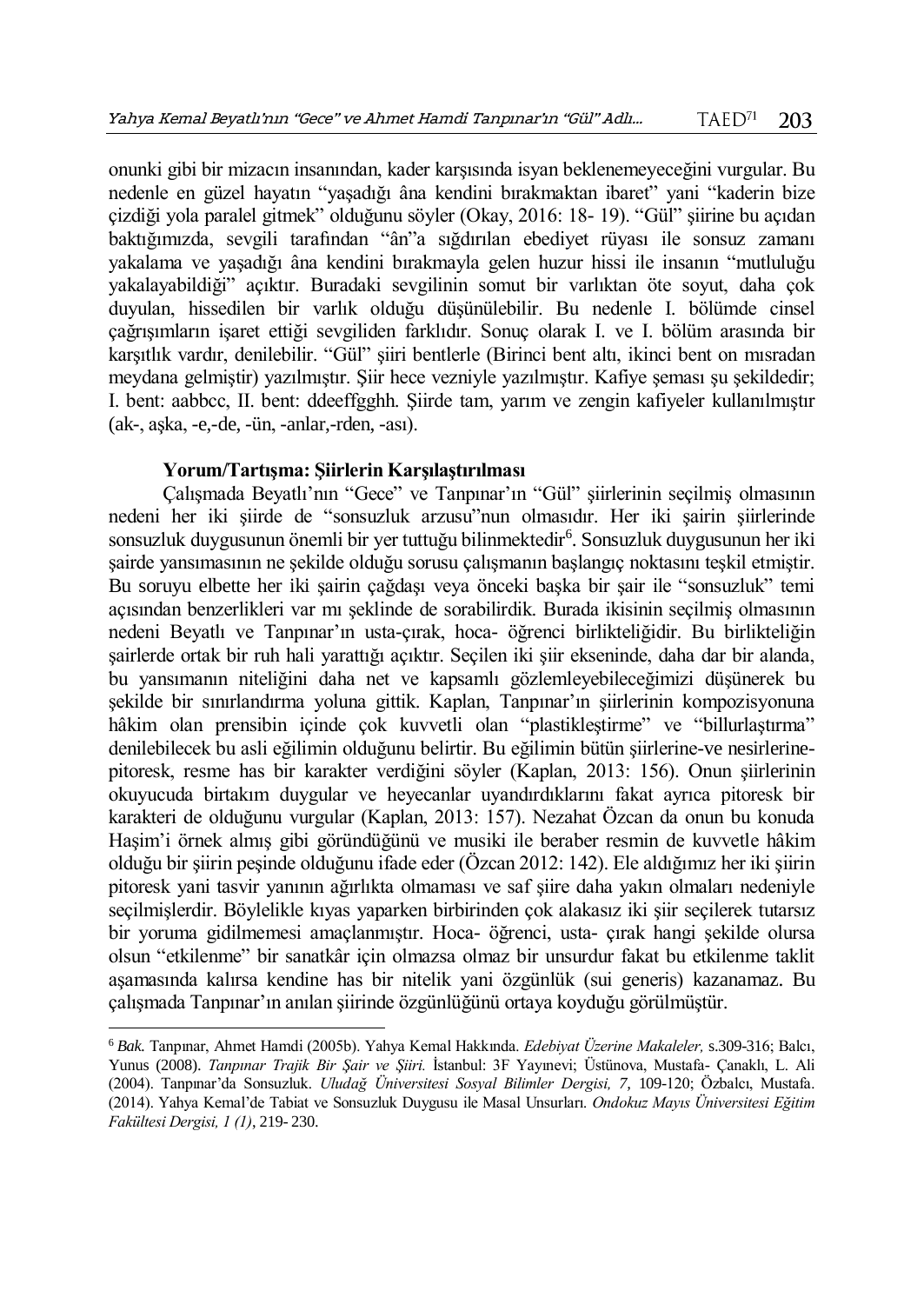## **1. Farklılıklar**

Her iki şiirde yer alan farklılıkları üslup, yapı ve içerik başlıkları altında değerlendirdik:

**Üslup:** Gece" şiirinin bütününde olumsuz bir hava yoktur ve "gece" rüya vasıtasıyla "ebediyet"i sunması açısından olumludur; ancak şiirde "Gitmiş kaybolmuşuz uzakta, /Rü'ya sona ermeden şafakta" dizelerinin bıraktığı boşlukta kalma hissinden ve belirsizlikten dolayı şiirin sonuna doğru bir olumsuz tonun varlığından bahsedebiliriz. "Gül" şiirinde ise "ölüm, ağlanacak, kemiren, hüzün, azap, gerilmiş, hicranlar" gibi kelimelerin yarattığı olumsuz bir hava vardır. Bu olumsuz havayı "Doldurur hiç durmadan uzattığı bu tası/ Gül, ey bir âna sığmış ebediyet rüyası" dizeleri kırar. "Yani "Gül" şiirinde son iki dize şiirinin havasındaki olumsuzluğu kırarken, "Gece" şiirinde tam tersi olarak son iki dize şiirin havasını olumsuzlaştırmıştır.

"Gece" şiirinde;

| <i>isimler</i> | <b>S</b> ıfatlar | <b>Filler ve Fillimsiler</b> |
|----------------|------------------|------------------------------|
| Kandilli,      | bir,             | yüzerken,                    |
| uyku,          | hülya,           | sürükledik,                  |
| mektup,        | hayal,           | parıldayan,                  |
| sular,         | durgun,          | gittik,                      |
| yol,           | son,             | bahs açmadık,                |
| gümüş,         | uzak             | dinlenen,                    |
| tepe,          |                  | gitmis,                      |
| ağaçlar,       |                  | kaybolmuşuz,                 |
| musiki,        |                  | sona ermeden                 |
| rüya,          |                  |                              |
| safak,         |                  |                              |
| dönüş,         |                  |                              |
| yamaçlar,      |                  |                              |
| zaman,         |                  |                              |
| gaip           |                  |                              |

*Tablo1*

Görüldüğü gibi "Gece" şiirinde en fazla kullanılan kelime türü isimlerdir. Daha sonra fiiller ve fiilimsiler gelir. Fakat isimlerle (15 adet) fiiller ve filimsilerin (9 adet) kullanılışı arasında "Gül" şiirindeki kadar bariz bir fark yoktur. Bu nedenle şiir için tamamen durağan veya tamamen hareketli bir şiir diyemeyiz; ikisi arasında bir yerde durur. "Gece" şiirinde en az sıfatlar kullanılmıştır; şiir pitoresk (resimsi) değildir.

"Gül" şiirinde:

*Tablo2* 

| <i>isimler</i>                      | <b>S</b> ifatlar | <b>Filler ve Fillimsiler</b> |
|-------------------------------------|------------------|------------------------------|
| ten, cümbüş,                        | bakir,           | yaslanmış,                   |
| özleyiş, uyku,                      | sicak,           | kamasan,                     |
| safak, bahçe,                       | bin.             | tuttuğu                      |
| üst, ufuk,                          | sessiz.          | mal olmuş,                   |
| sır (2 defa), yıldızlar, ayna, aşk, | her              | ağlanacak,                   |
| hayat, ölüm,                        | baska,           | gülümseyen,                  |
| öte, arzu,                          | ezeli.           | kemiren.                     |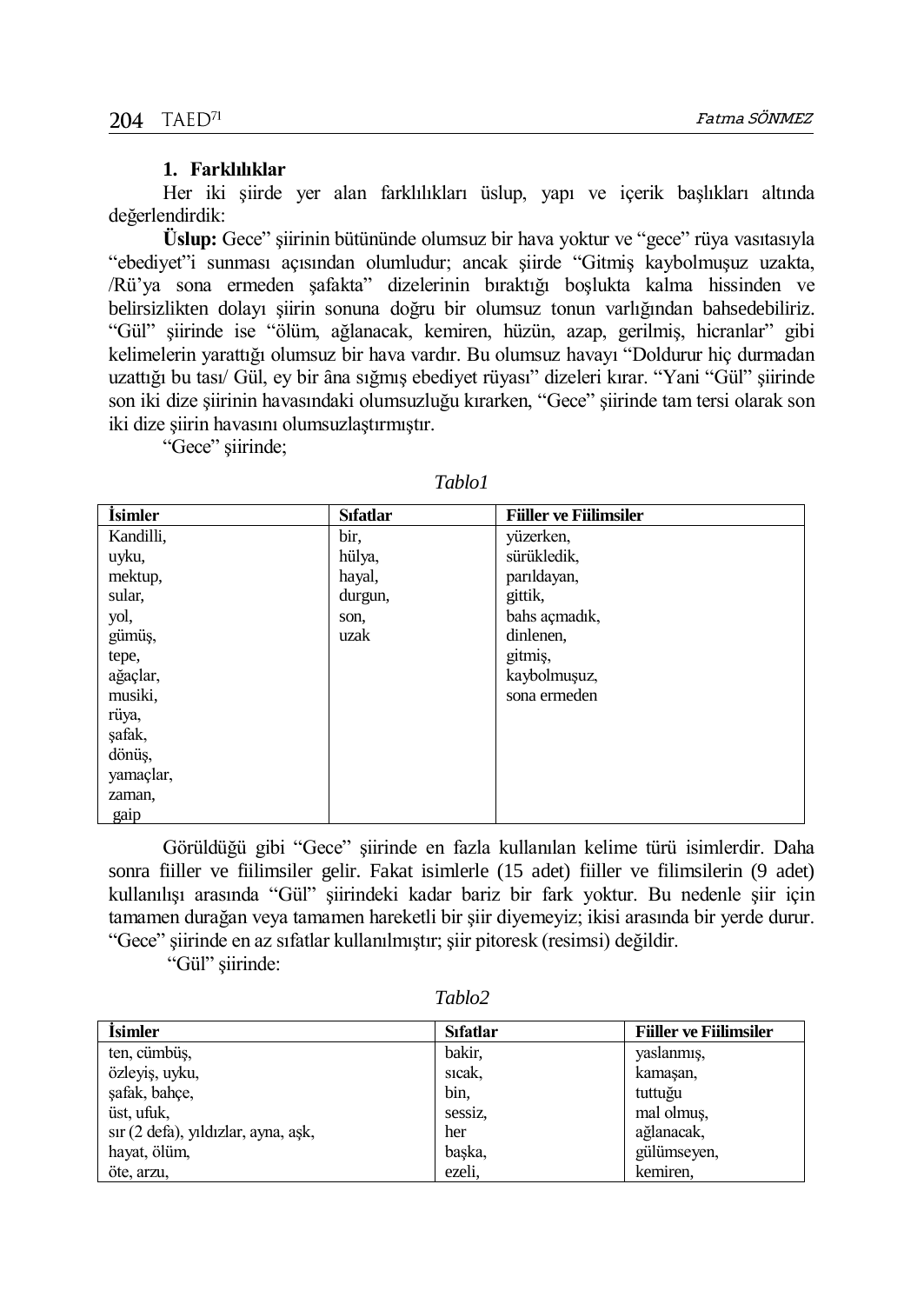| toprak, lezzet,                        | bir.            | gerilmiş,     |
|----------------------------------------|-----------------|---------------|
| ardı, ömür,                            | ilk.            | ağaran,       |
| tekrar, doğuş,                         | uykusuz, derin, | aydınlattığı, |
| yüz, geceler,                          | sonsuz.         | uyanmış,      |
| iç, hüzün,                             | bu              | sustuktan,    |
| azap, çark,                            |                 | duyulan,      |
| gün, öpüş,                             |                 | doldurur,     |
| gözyaşları, vaitler, hicranlar, sükût, |                 | uzattığı      |
| an, uçurum,                            |                 |               |
| sazlar, nağmeler,                      |                 |               |
| tas, gül,                              |                 |               |
| ebediyet, rüya                         |                 |               |

"Gül" şiirinde de isimler en fazla kullanılan kelime türüdür. Daha sonra fiiller ve filimsiler gelir. "Gece" şiirinde olduğu gibi burada da en az sıfatlar kullanılmıştır. Şiirde isimlerin fazla kullanılmış olması şiirin durağan bir yapısı olduğunu gösterir. Mizacı bakımından sükûneti tercih eden Tanpınar'ın şiirleri için genel olarak bunu söyleyebilmemiz mümkündür. Sıfatların az kullanılmış olması ise şiirin pitoresk (resimsi) olmadığını gösterir.

Gece şiirinde parıldayan, gümüşten bir yoldu; hulya tepeler; hayal ağaçlar; durgun suda dinlenen yamaçlar; gaip bir musiki gibi daha çok izlenimci betimlemeler kullanılmıştır fakat betimlemeler "Gül" şiirine kıyasla daha yalın oldukları için gözümüzde canlanmaları daha kolaydır. Bununla söylemek istediğimiz şey "Gül" şiirinin daha müphem olduğudur çünkü bu şiirde isimler daha fazladır ve isimler soyut kelimelerden seçilmiştir. Ayrıca sıfat tamlamalarında yer alan kelimelere de çoğunlukla soyut çağrışımlar yüklenmiştir. Tanpınar, Kaplan'ın da belirttiği gibi "Mizaç ve karakteri bakımından hareketten çok sükûnete, seyir ve temaşa merakına ve hülyaya meyilli"dir (Kaplan 2013: 99). "Gül" şiirinde, isimleri fazla kullanmasıyla Tanpınar'ın bu yanını açıkça görebilmek mümkündür. Yahya Kemal ise özellikle tarih konulu şiirleri başta olmak üzere, Tanpınar'a kıyasla, harekete daha meyillidir. "Gece" şiirinde isimlerle fiilleri neredeyse eşit kullanması dikkate değerdir."Gül" şiirinde betimlemelerin fazla kullanıldığı görülmektedir: her özleyişten sıcak bakir ten cümbüşü; bin uykuya yaslanmış sessiz kamaşan şafak; yıldızların tuttuğu ayna; ilk arzunun toprağa mal olmuş lezzeti; tekrar doğuşun sırrı; gülümseyen bir yüz; uykusuz geceler; içten kemiren hüzün; bin azabın çarkında gerilmiş ağaran gün; derin sükûtların aydınlattığı anlar; bir sonsuz uçurumda; sazlar sustuktan sonra duyulan nağmeler; hiç durmadan uzattığı bu tas; bir ana sığmış ebediyet rüyası. Bu betimlemelerin çoğunluğunda ilk dikkati çeken yan öznellikleridir; betimlemede normalde gözümüzde bir şeyin net bir şekilde canlanması gerekir. Bu nedenle şiirde yer alan betimlemelerin (hepsi değilse bile çoğunluğunun) empresyonist (izlenimci)<sup>7</sup> nitelikte olduğunu söyleyebiliriz.

 $\overline{a}$ 

<sup>7</sup> İsmail Çetişli, empresyonizmin tamamıyla sanatkârın görme duyusu ile iç dünyası arasındaki ilişkiye dayanan bir sanat dalı olduğunu söyler ve bu anlayışta dış dünya karşısında sürekli yenilenen bir bakışın ve bu bakışın sürekli değişen bir ışık ve renk ortamında görülenlerinin psikolojik/iç dünyaya olan yansımalarının ifadesinin esas olduğunu belirtir Sanatkâr için önemli olanın dış dünyanın gerçeği veya bu gerçekliğin objektif bir şekilde ifadesinden çok önce, dış gerçekliğin üzerinde bıraktığı intibaların ifadesi olduğunu vurgular (Çetişli 2017: 125- 126).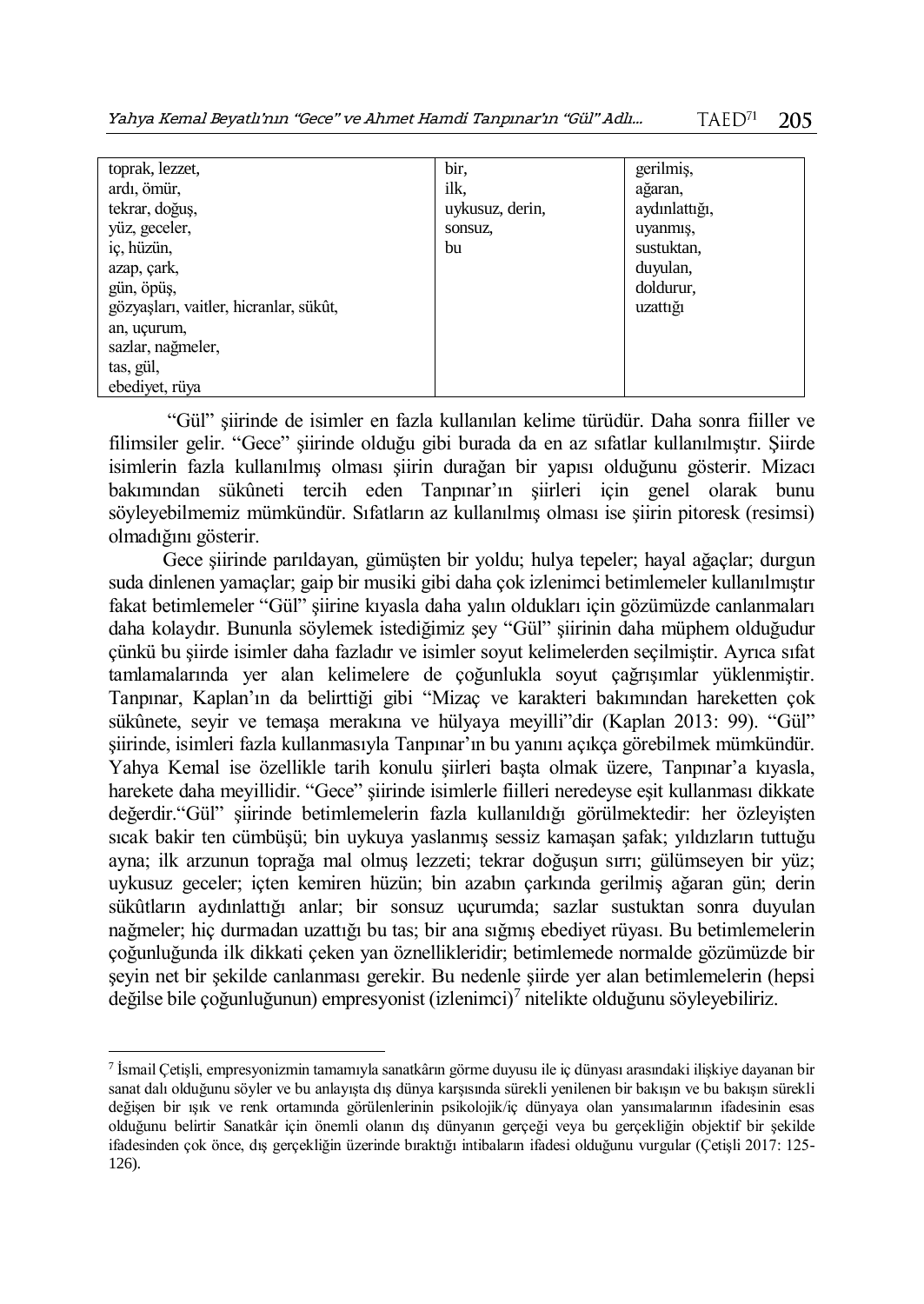**Yapı:** Şekil açısından baktığımızda "Gece" şiiri aruz vezni ile "Gül" şiiri ise hece vezni ile yazılmıştır. Gece" şiiri ise aruzun "mefûlü mefâilün feûlün" kalıbıyla, "Gül" şiiri ise hecenin 7+7=14'lü kalıbıyla yazılmıştır. Şekil açısından görülen bu farklılık aslında şairlerin şiir estetiği açısından değerlendirilmelidir: Beyatlı, aruz vezninin daha ahenkli olduğuna inandığı için tüm şiirlerini ("Ok" şiiri hariç) bu vezinle yazmıştır. Bununla birlikte Beyatlı, şiirde ahengi sağlamak için vezne ve kafiyeye dikkat etse de "Düşündüklerimizi vezinle ve dille ifade edişimiz şiir değildir. Bir mısranın şiir olup olmadığı gayet açıktır. Deruni ahenk ile ifade edilmişse şiirdir. Fakat duyulmaksızın yalnız vezin ve dil yatkınlığıyla (mümarese) söylenen söz şiir olmaz." demektedir (Beyatlı 1984a: 48). Tanpınar ise şiirlerini hocası gibi aruz vezniyle değil hece vezni ve serbest vezinle yazmıştır. Orhan Okay, bununla birlikte, Tanpınar'ın hece vezniyle yazdığı şiirlerinde de aruzun ahengini aradığını bizzat kendisinin ifade ettiğini vurgular. Mısralarında da açık ve kapalı hecelerin sıralanışında aruza yaklaşan bir armoninin hissedildiğini ifade eder (Okay 2010: 568). Mehmet Kaplan, Servet-i Fünûncular'da, kısmen Haşim ve Yahya Kemal'de görülen "kelime musikisinin" Tanpınar'ın şiirlerinde mühim bir rol oynamadığını ve dikkati çekmediğini dile getirir. Çünkü onun için kelimeler seslerinden çok uyandırdıkları hayaller bakımından önemlidir (Kaplan 2013: 166). Bu nedenle Beyatlı'nın aruz vezninde ısrarcı olmasına karşın Tanpınar, aruz veznini denememiştir. Tanpınar, hocası Beyatlı'nın İspanya-Paris dönüşünden sonra heceye karşı aruzu açıkça tercih ettiğini belirtir. Bu tercihin sebebinin aruzun dile getirdiği "plastik yumuşaklık, şekil alma kabiliyeti" olduğunu ifade eder. Fakat onun aruzu tercih etmesinin başka ve önemli sebebinin en bilinçli sanatçının bile gereksinim duyduğu "o irticalî tarafın, nağmenin kendisinin" ona aruz olarak gelmesi olduğunu söyler (Tanpınar 2005b: 31). Tanpınar, sağlığında şiir kitabına aldığı şiirlerinin hepsini hece vezniyle yazmıştır (37 adet) fakat son yıllarında serbest ölçülü şiirler de yazmıştır. Mehmet Kaplan, onun son yıllarında denediği serbest şiirlerini de ayrı bir kitap hâlinde yayınlamayı düşündüğünü fakat onların mükemmeliyetinden şüphe ettiğini ifade eder (Kaplan 2013: 135-136). Tanpınar, önceleri şiirde veznin ve kafiyenin önemli olduğuna inanır ve şiirlerini kurarken bu unsurlara titizlikle dikkat eder. Tanpınar, "şekil ile muhteva dediğimiz şeyler ta mebdeinden itibaren herhangi bir ayrılığı kabul etmeyen bir tek mevcuttur" derken şiirin şekilden ayrı düşünülemeyeceğini belirtir (Tanpınar 2005b: 15). Orhan Okay, 1930'lu yıllarda Türk şiirinde vezin ve kafiyenin gereksizliği üzerine başlayan akımın karşısına çıkan Tanpınar'ın "vezin ve kafiye gibi ârızî unsurların şiirin nizamını, mükemmeliyet dediğimiz kıvılcımı çıkartmak için zekânın madde ile mücadelesini temin ettiğini" ileri sürdüğünü belirtir (Okay 2012: 568). Kaplan, onun (vezinli ve kafiyeli) klasik şekilde ısrar ederken Türk ve dünya edebiyatında serbest tarzda şiirlerin yaygın hale gelmeye başladığını dile getirir. Uzun zaman bu akımlara karşı koyan Tanpınar'ın sonradan kendi zengin imajlarına vezinli ve kafiyeli şiirden çok daha uygun olan serbest tarzda şiirler yazmaya başladığını söyler (Kaplan 2013: 135). Bu durum her ikisinin de şiirde sese önem verdiklerini ancak vezin ve kafiyenin tek başına şiir olmaya yetmeyeceklerini düşündüklerini gösterir. Yine şekil açısından baktığımızda "Gece" şiiri beyitlerden (toplamda beş beyitten), Gül" şiiri ise iki bentten (birincisi beş dize, ikincisi on dize) oluşur. Kafiye kullanımları açısından baktığımızda "Gece" şiirinde şiirin başından sonuna kadar tunç (-ularda, -üşten,- açlar, -an ki, -akta) kafiye vardır. Kafiye açısından sağlanan bu bütünlük şiirin okunduğunda kulağımıza daha ritmik gelmesini sağlar. Gül"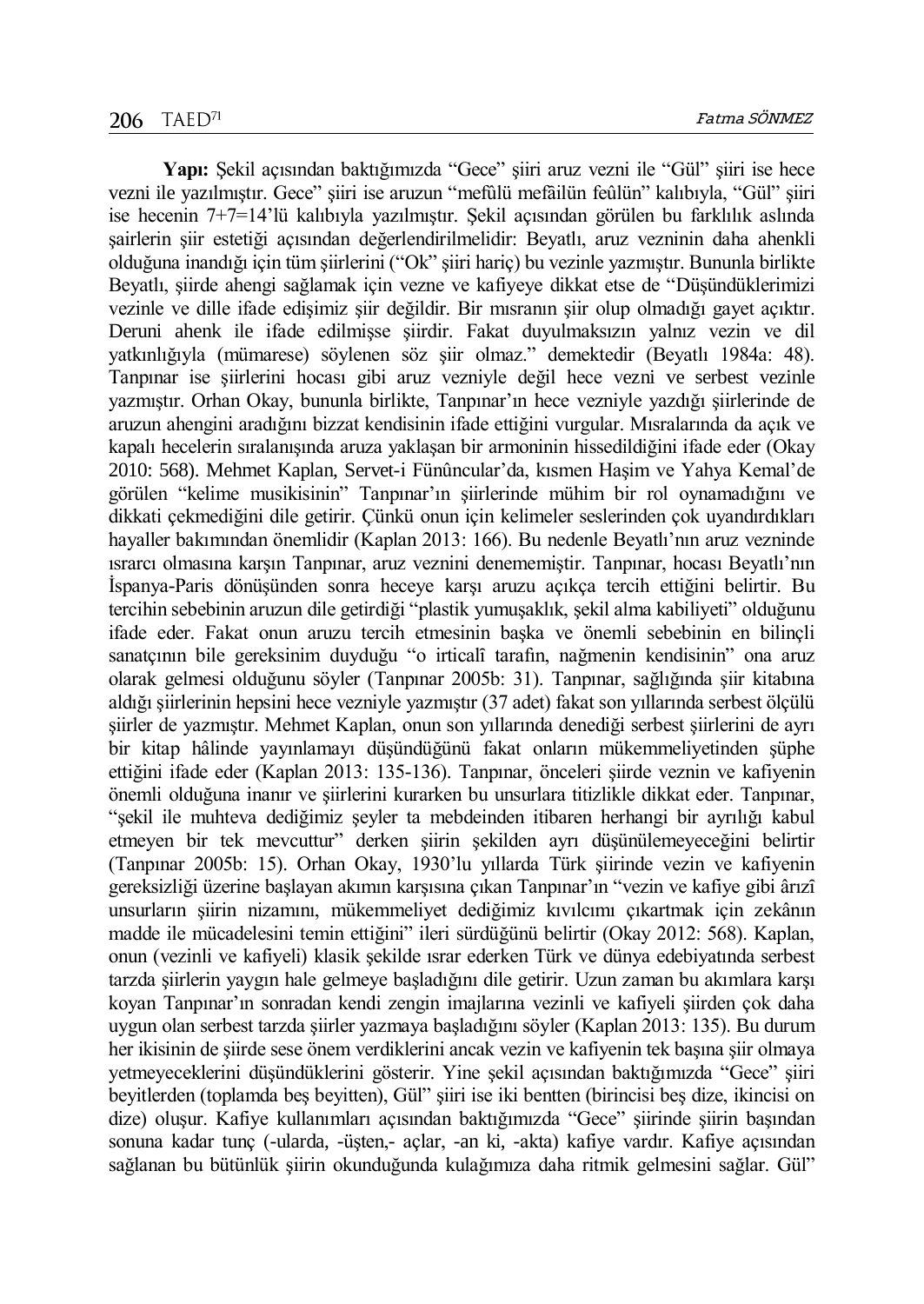şiirinde ise çoğunlukla tam kafiye kullanıldığını (-ak, -ka, -de, -ün) görürüz. Bununla birlikte yarım (-e), zengin (-lar, -den, -ası) ve tunç (-anlar) kafiye de kullanılmıştır. Bu açıdan şiirin kafiye yapısı dağınıktır diyebiliriz.

**İçerik<sup>8</sup> :** Her iki şiirde de konunun "sonsuzluk arzusu" olduğunu söyleyebiliriz. İçerikleri ise birbirinden farklıdır. Beyatlı'nın şiirinde yer alan ebediyet arzusu olumlu bir atmosferde verilmesine karşın şiirin sonunda verilen "gitmişiz kaybolmuşuz uzakta" dizesinin bıraktığı boşlukta kalma hissinden olsa gerek umutsuzdur. Tanpınar'ın şiirinde yer alan ebediyet arzusu hüzünlü bir atmosferde verilmesine karşın "gül" imajının bizde uyandırdığı olumlu duygudan olsa gerek daha umutludur. Bu nedenle her iki şiirde bu karşıtlığın varlığının benzer ancak şiirden çıkan atmosferin farklı olduğunu söyleyebiliriz.

İçeriğin bu şekilde düzenlenmesi doğal olarak biçime de yansımış ve Tanpınar şiirini bentlerle yazmış, Beyatlı ise beyitlerle yazmıştır. Ayrıca Beyatlı, "Gece" şiirinde fiilimsileri (yüzerken, pırıldayan, dinlenen, sona ermeden) ve fiilleri (sürükledik, gittik, bahs açmadık, gitmiş, kaybolmuşuz) kullanarak şiirine hareket katmıştır. Şiirdeki bu hareketlilik ona bir ritim katmış ve ister istemez şiirin atmosferini de etkilemiştir. Onun şiiri hem bu hareketliliği hem de tasviri olmaması nedeniyle daha hayata, dünyaya dönüktür, denilebilir. Tanpınar, "Gül" şiirinde sonsuzluk arzusunu çoğunluğu isimler ve isim tamlamaları ile olmakla birlikte sıfat tamlamaları (bin uyku, her bahçe, her ufuk, ezeli aşk, bir sır, ilk arzu, uykusuz gece, bin azabın çarkı, derin sükût, sonsuz uçurum, bu tas, ebediyet rüyası) ile ya da fiilimsileri ya isim tamlaması (yıldızların tuttuğu ayna, mal olmuş lezzetiyle) ya da sıfat tamlaması (sessiz kamaşan şafak, derin sükûtların aydınlattığı anlar, uzattığı bu tas, bir ana sığmış ebediyet rüyası) şeklinde kullanarak şiiri hareketlilikten uzaklaştırmış ve adeta anlıklaştırmıştır. Ayrıca her iki bendi de birbirinden anlamca farklı olduğu için ayırmıştır. I. bent "o" anlatıcının ilahi bakış açısından verilmiş, daha soyut ve adeta bizi şiirin o gizemli havasına hazırlar niteliktedir. II. bentte ise "biz" anlatıcıya dönerek "özlemlerimiz, aşklarımız, hayallerimiz" ile insana has bir niteliğe yani somut dünyaya dönmüştür. Bununla birlikte "Bir sonsuz uçurumda uyanmış gibi birden/ Sazlar sustuktan sonra duyulan nağmelerden;/Doldurur hiç durmadan uzattığı bu tası/ "Gül, ey bir âna sığmış ebediyet rüyası" dizeleri ile yeniden gizemli ve soyut bir duygu dünyasına geçiş yapılmıştır.

Harold Bloom, Wilde'den şu cümleyi aktarır: "Her çömez ustasından bir şey aşırır" (Bloom 2008: 48). Tanpınar, Beyatlı'nın öğrencisi olması ve onun şiir estetiğini kendisine yakın bulması nedeniyle, üstadı ve hocası gibi, saf şiirin peşinden gider. Harold Bloom'un "Daha az yetenekli şairler idealize ederler; tahayyülü güçlü olanlar ise kendilerine mal ederler. Ama her şeyin bir bedeli vardır. Kendine mal eden şair müthiş bir borçluluk endişesi duyar, zira hangi güçlü yaratıcı kendisini yaratmayı başaramadığını fark etmek ister ki?" cümlelerinde ifade ettiği gibi bu peşinden gitme Tanpınar'da bir "etkilenme

 $\overline{a}$ 

<sup>8</sup>Yeni eleştiricilere göre konu, eser yazılmadan önce vardır; ölüm, aşk, yalnızlık gibi. İçerik ise ham konunun eserin içinde aldığı haldir, yani sanatçının elinde işlenmiş halidir. Biçim, eserde yer alan bütün öğelerin birbirine bağlanıp örülerek meydana getirdikleri düzendir. Bu nedenle artık içerikle biçim kaynak olmuş gibi birleşir. Her eserin biçimi o eserdeki içerik öğelerine, fikre vb. bağlandığı gibi, içerik de ancak o biçimle belirlenir. Ne içeriği aynı olan iki eser vardır ne de biçimi çünkü konunun sanatçı tarafından işlenerek içerik haline sokulması aynı zamanda biçime yoğrulması demektir. Bu nedenle ne içeriği aynı iki eser vardır, ne de biçimi aynı iki eser vardır (Moran 2003: 166- 167).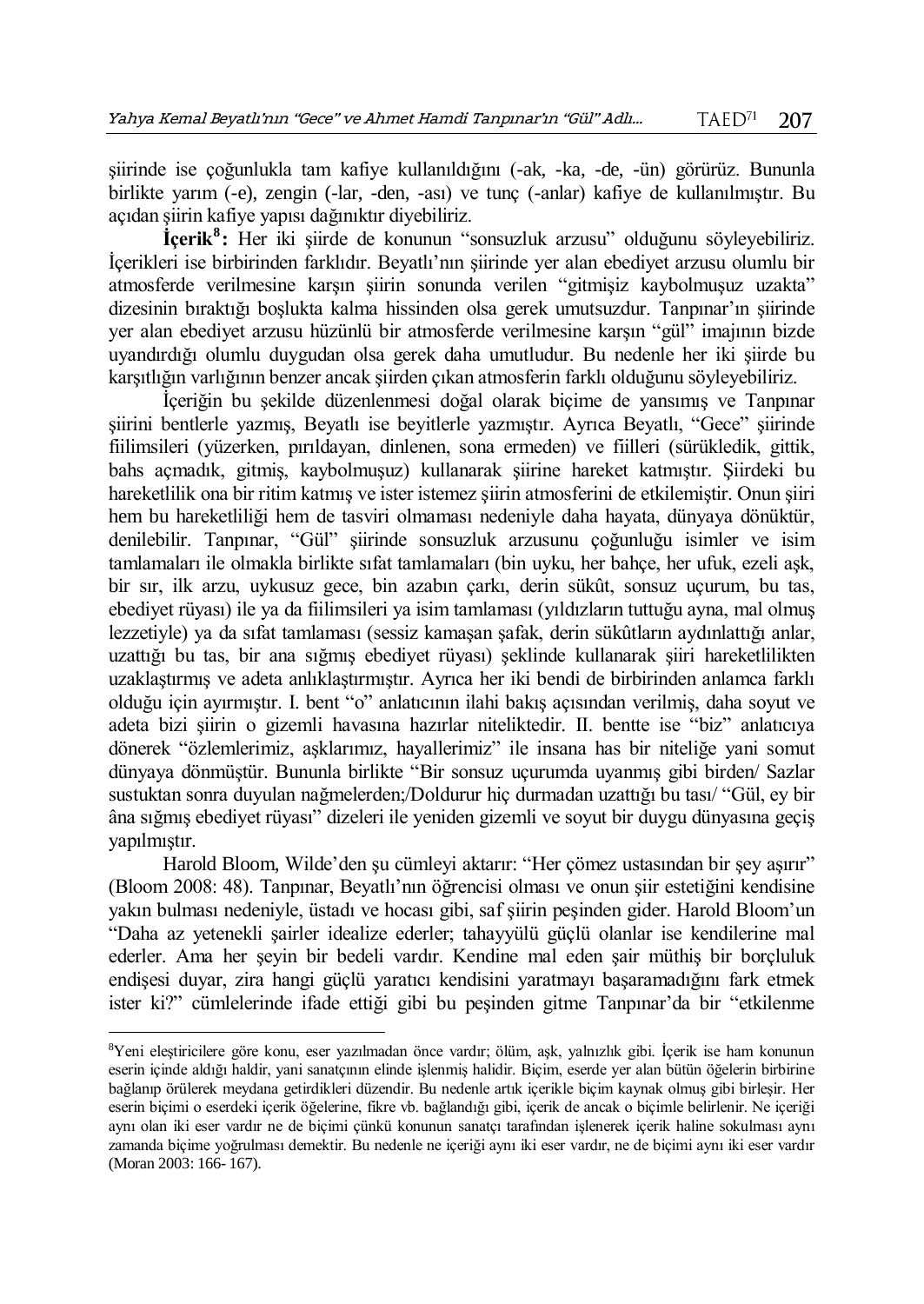endişesi" de doğurur (Bloom 2008: 47). Öyle ki Mehmet Kaplan, Tanpınar'ın "Bursa'da Zaman" şiiri ile tarihe ve dolayısıyla sosyale açıldığını belirterek bu şiirinin ve *Beş Şehir* adlı kitabının diğer eserlerine nazaran daha çok rağbet görmesinin onu rahatsız ettiğini dile getirir. Bunun gerekçesi olarak da bunların fazlasıyla Yahya Kemal'i hatırlatmaları olduğunu söyler. Onun hocasını çok sevmekle beraber ondan ayrı bir şahsiyeti olduğuna, ayrı bir eser vücuda getirdiğine inandığını ve kendisinin Yahya Kemal taklitçisi yahut takipçisi olarak görülmesini istemediğini ifade eder. Bu nedenle bir ara "Bursa'da Zaman" şiirini kitabına almamayı düşündüğünü belirtir. Kaplan, Türk tarihine karşı büyük bir merakı ve sevgisi olan Tanpınar'ın eğer Yahya Kemal olmasaydı *Bursa'da Zaman* ve *Beş Şehir* gibi daha birçok eser verebileceğini söyler. Başka şiirlerinde de ondan ayrı kalmak için kendisini epey zorladığını sandığını vurgulayan Kaplan, örneğin çok sevdiği "deniz" temini ancak bir tek şiirine konu yapmasının "Açık Deniz" şairinin sular âlemini yaman bir korsan gibi hâkimiyeti altına almış olmasına bağlar (Kaplan 2013: 98). Gökhan Tunç, "Tanpınar'ın selef olarak Yahya Kemal'i gördüğü[nü], ondan etkilenme endişesi taşıdığı[nın] ortaya konmuş ol[duğunu]" (Tunç 2018: 89) dile getirir. Tunç, Tanpınar'ın "Tanrı şair" diye göklere çıkarılan Yahya Kemal'e "haset duygusu" beslediğinin rahatlıkla söylenebileceğini belirtir. Haset duygusuna eşlik eden unsurun şükran olduğunu ve Tanpınar'ın Yahya Kemal'e karşı haset ve şükran duyguları arasında gidip geldiğinin öne sürülebileceğini ifade eder (Tunç 2018: 97). Tunç, Yahya Kemal'in şiirinin Tanpınar'ı sınırlandırdığını, ona sınırlı bir alanda hareket etme imkânı tanıdığını ve bu sınırlılıktan kurtulma çabasının Tanpınar'ı Valery'nin poetikasına yönlendirdiğini söyler. Valery'nin Tanpınar'ın damgalanmaktan korktuğu "Yahya Kemal mukallidi" yaftasını ortadan kaldıracak bir kurtarıcı olduğunu vurgular (Tunç, 2018: 108). Terry Eagleton, Bloom'un Freud'un çalışmalarından yararlanarak edebiyat tarihini Odipus kompleksine göre yeniden yazdığını söyler. Buna göre oğulların babaları tarafından bastırılmaları gibi "şairler de kendilerinden önceki 'güçlü' bir şairin gölgesinde yaşarlar; her şiir ise eski bir şiiri yeniden şekillendirerek bu 'etkilenme endişesinden' kurtulma çabası olarak okunabilir. Kendisini iğdiş eden 'bir önceki şiir' ile Odipal bir rekabete giren şair, bu gücü zararsız hale getirmek için onun içine girerek onu yenileyecek, değiştirecek ve yeniden düzenleyecek biçimde yeniden yazmaya çalışır; bu anlamda bütün şiirler diğer şiirlerin yeniden yazılmış biçimleri, onların 'yanlış yorumları' ya da onların 'aleyhinde oluş' olarak, şairin kendi hayal gücüne, özgünlüğüne yer açabilmesi için onların aşırı gücünü dışlama çabası olarak okunabilir. Her şair 'geç kalmıştır', bir geleneğin sonuncusudur; güçlü şair bu geç kalmışlığı kabul edip, bir öncekinin gücünü yıpratma cesareti gösteren şairdir. Aslında her bir şiir, yalnızca böyle bir yıpratmadan, başka bir şiiri çözmek ve onu geçmek için düzenlenen retorik stratejiler ve psikanalitik savunma mekanizmaları olarak görebileceğimiz bir seri aygıttan ibarettir. Bir şiirin anlamı başka bir şiirdir" (Eagleton 2014: 191). Bloom'un ortaya attığı bu düşünce bir bakıma Tanpınar'ın, Ahmet Kutsi Tecer'e yazdığı mektubunda (1939) Yahya Kemal'in "Şiirden vazgeçin, onu yapmayın, o benimle bitti. Müsaadenizle bendeniz o işi yaptım. Artık yapamazsınız!" yolundaki uyarısına "Şiir Yahya Kemal'le bitmiyor, burası muhakkak, ama ben bu işi pek beceremiyorum!" sözlerinde açığa çıkar (Kerman 1992: 36- 37). Bu sözleri, üstadının şiirde mutlak hâkimiyetine inanmadığını ancak kendisinin onu aşamadığını düşündüğünü de gösterir.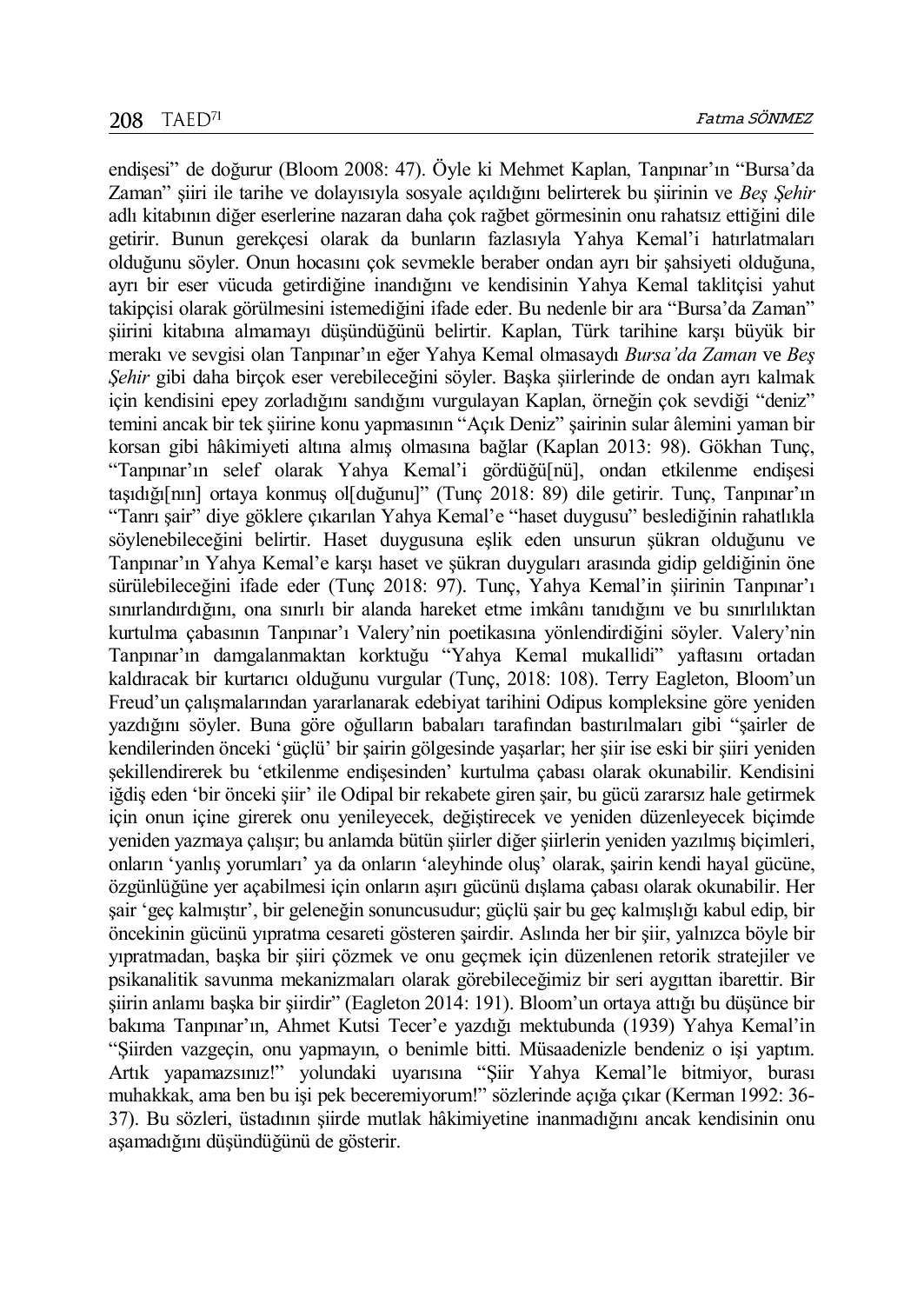# **2. Benzerlikler**

 $\overline{a}$ 

Bilindiği gibi Tanpınar, Beyatlı'nın öğrencisidir. Kendi ifadesiyle 1932 yılına kadar "radikalist bir batıcıdır" ve Doğu'yu reddeder (Okay, 568) ancak 1934'ten sonra Yahya Kemal'in çevresine yeniden girmesiyle birlikte Orhan Okay'ın deyimiyle "daha terkibi bir mahiyet" kazanır (Okay, 569). Bununla ifade etmek istediğimiz şey Beyatlı'nın Tanpınar'ın hayatında oynadığı mühim roldür. Tanpınar, Beyatlı'dan bahsederken "Bize dilin, düşüncenin ve meselelerin kapısını açmıştı. Hülasa, 1830 yıllarında Fransız şiiri için Hugo, 1890 senelerinin şiir gençliği için Valery ve Gide, Pierre Loti için ve daha yaşlılar için Mallarme ne ise, Jaures ve Barres, Moreas daha sonraki nesiller için ne olmuşlarsa, Yahya Kemal de bizim için oydu. Yeninin ve milli olanın bayrağıydı" demektedir (Tanpınar 2005b: 33). Sadece bununla kalmaz 20 Mart 1959 tarihli günlüğünde yaşadığı aşkı bir masal gibi anlatan Tanpınar, o dönemde çevresindeki her şeyi o masal çerçevesi içerisinde gördüğünü söyler ve bu masalın tek başına olmadığını "Onun yanı başında belki de kendi şiirlerimin havası için Yahya Kemal'in yarattığı bir çeşit atmosfer olan ikinci bir masal daha vardı" der (Enginün ve Kerman 2015: 154). Ayrıca Tanpınar'ın Yahya Kemal hariç hiç kimsenin tesiri altında kalmadığını belirtmesi de hocasının onun hayatında oynadığı mühim rolü açıkça gösterir (Enginün ve Kerman 2015: 323).

Her iki şiirde yer alan benzerlikleri ise üslup ve yapı başlıkları altında (çünkü içerik açısından benzerlik olmadığı için) değerlendirdik:

**Üslup:** Şiirlerin başlıklarında geçen "Gece"nin ve "Gül"ün her iki şair açısından birer imaj olarak kullanıldığını ifade edebiliriz. "Gece"nin rüyayı beraberinde getirmesi ve rüyanın da bize ebediyeti sağlaması nedeniyle olumlu bir çağrışıma sahip olduğunu; "Gül"ün bir yanıyla "sonsuzluğu" diğer yanıyla ise "sevgiliyi" (belki de güzel olan her şeyi) simgelediğini, bu nedenle olumlu bir çağrışıma sahip olduğunu söyleyebiliriz. Buna göre şairlerin "gül" ve "gece" imajları etrafında ördükleri anlam alanları olumluluk açısından birbirine benzeşmektedir denilebilir.

Her iki şiirde de yukarıda da belirttiğimiz gibi "sıfatlar" az kullanılmıştır. Bu nedenle şiirlerde pitoresk (resimsi) yan yoktur. İsimlerin fazla olması anlatılmak istenenin gözümüzde tablo gibi canlanmasından (Parnasizm) çok duyumsanmasının arzu edildiğini gösterir. Fakat bununla kast ettiğimiz şey Ahmet Haşim'de görülen sembolizm değildir. Bu duyumsamada sembollere ve mecazlara yani örtük bir dile fazla başvurulmamıştır<sup>9</sup>. Bu yüzden sembolistlerdeki müphemiyet her iki şiirde de yoktur<sup>10</sup>.

Her iki şiirde ritmin ses tekrarlarıyla sağlandığını söyleyebiliriz. Bunları iki grupta değerlendirebiliriz: Asonanslar (ünlüler) ve aliterasyonlar (ünsüzler). Gece" şiirinde "a" (34 defa), "i" (18 defa), "e" (15 defa), "u" (12 defa), "ü" (7 defa) ünlüleri fazla kullanılır. "Gül" şiirine asonansların kullanımı açısından baktığımızda en fazla "a" (64 defa), "e" (40 defa), "u" (29 defa), "i" (27 defa) ve "ı" (20 defa), "ü" (18 defa) ünlülerinin kullanıldığını görürüz. Buna göre her iki şiirde de "a", "e", "i" ve "u" ünlüleri fazla kullanılmıştır.

<sup>9</sup> "Her şeyden önce musiki arayan sembolist şiirin, musiki gibi belli bir şey ifade etmemesi, müphem ve telkinci olması tabiidir (...) Sembolist şiirde gaye, şiire aykırı bir açıklıkla, mümkün duyuşların zenginliğini yok etmemektir. Bu ise ancak atmosfer yaratmak, çok belirli konturları gölgelemek, karartmak, silmekle olur." (Yetkin 1967: 77).

<sup>10</sup>Tanpınar, Yahya Kemal'in "Gece" ve "Kandilli" şiirlerinin sembolizmin eşiğinde olduklarını belirtir (Tanpınar 2005a: 69).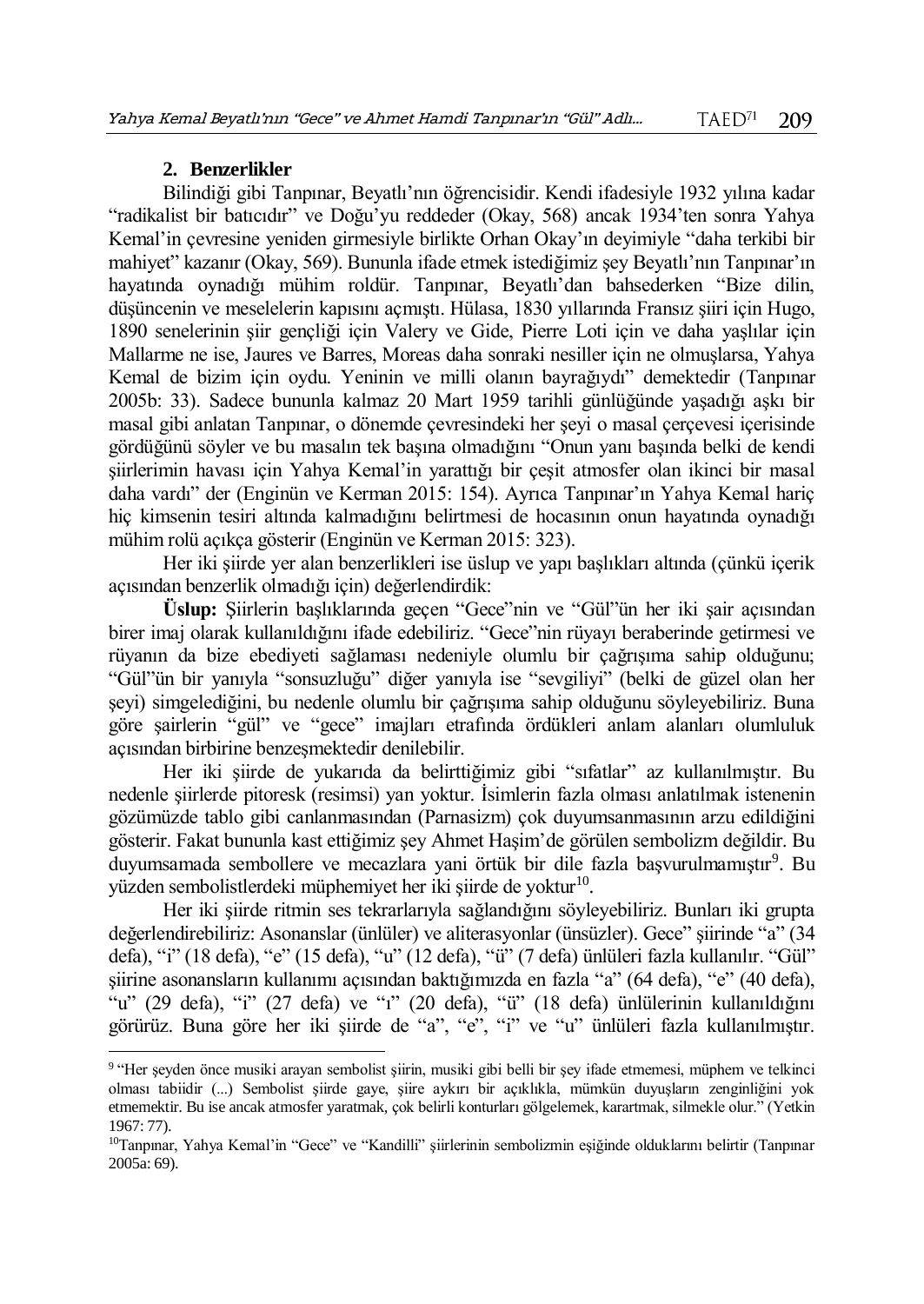Bilindiği gibi "a" ve "u" kalın ünlülerdir, "e" ve "i" ise ince ünlülerdir. "Gece" şiirinde "a"+"u"=46 defa, , "e"+"i"= 43 defa olacak şekilde, "Gül" şiirinde ise "a"+"u"= 73 defa, "e"+"i"= 67 defa kullanılmıştır. Kalın ve ince seslerin bu dengeli dağılımı her iki şiirde bir iç ahengin olmasını sağlamıştır.

Aliterasyonlara baktığımızda "Gece" şiirinde "ş" (4 defa), "k" (12 defa) ve "s" (9 defa) sert (sedasız, tonsuz) ünsüzleri ile "y" (10 defa) ve "l" (13 defa) yumuşak (sedalı, tonlu) ünsüzleri kullanılır. Bu şiirde de en çok kullanılan sesler olan "k" sesi "sert, sedasız ve tonsuz" bir ünsüzdür, "l" sesi ise "yumuşak, sedalı ve tonlu" bir ünsüzdür. "Gül" şiirinde "ş" (13 defa), "k" (16 defa) ve "s" (18 defa) sert (sedasız, tonsuz) ünsüzleri ile "y" (14 defa) ve "l" (24 defa) yumuşak (sedalı, tonlu) ünsüzleri kullanılır. "s" sesi, "sert, sedasız ve tonsuz" bir ünsüzdür. "l" sesi ise aksine "yumuşak, sedalı ve tonlu" bir ünsüzdür. İkisinin çok kullanılması şiirde bir zıtlık yaratır. Ayrıca bu durum şiirin ahengini de (sesin sertleşip yumuşamasından dolayı) değiştirdiğinden şiirin durağanlığını kırmış, ona bir ritim katmıştır. Bu durum "Gül" şiirinde olduğu gibi "Gece" şiirinde de bir karşıtlık yaratmış ve şiire ritim katmıştır. Ayrıca her iki şiirde de benzer şekilde "k" ve "l" seslerinin çok kullanıldığı görülmektedir. Kullanılan bu sesler şiirde bir iç ahenk sağlarlar. Yine "k" sesi "sert, sedasız, tonsuz" yani patlamalı ses" olması nedeniyle şiire sert bir hava katarken, "l" sesi "yumuşak, sedalı, tonlu" yani "sızıcı ses" olması nedeniyle şiire yumuşak bir hava katar. Daha önce de belirttiğimiz gibi bu durum her iki şiirde de karşıtlıktan doğan bir inişçıkışın olduğunu ve bunun da şiire bir ritim kattığını gösterir.

Her iki şiire ifade ve ibare benzerlikleri açısından baktığımızda ise şunlar karşımıza çıkar:

| "Gece"        | "Gül"       |
|---------------|-------------|
| bahs açmadık  | sır gibi    |
| yamaç-lar     | sükûtların  |
| zaman         | sustuktan   |
| nağme-ler-den | ucurum-da   |
| sanki         | an          |
|               | mûsiki-y-di |
|               | -mış gibi   |

*Tablo 3*

Ayrıca "Gece" şiirinde geçen "Gaaip bir musikiydi sanki" cümlesi ile "Gül" şiirinde geçen "Sazlar sustuktan sonra duyulan nağmelerden" cümlesi çağrışım alanı olarak birbirine benzerdirler.

**Yapı:** Şekil açısından baktığımızda ise her iki şiirin kafiye düzenlerinin her beyiti kendi arasında kafiyeli iki beyitten (mesnevi kafiyesinden) oluştuğu görülür: aa bb cc dd ...

## **3. Ortaklıklar**

Benzerlik; "benzer olma durumu" (TDK Türkçe Sözlük, 2005: 245) iken ortaklık; "ortak olma durumu, iştirak, müşareket" (TDK Türkçe Sözlük, 2005: 1513) demektir. Buna göre "benzerlikler" ifadesi ile birbirine benzeşen ancak doğrudan aynı anlama gelmeyen ifade ve kelimeleri; "ortaklıklar" ifadesi ile ise doğrudan birbirinin aynı anlama gelen ifade ve kelimeleri değerlendirdik. Her iki şiirde yer alan ortaklıkları ise sadece üslup başlığı altında (çünkü yapı ve içerik anlamında bir ortaklık olmadığı için) değerlendirdik: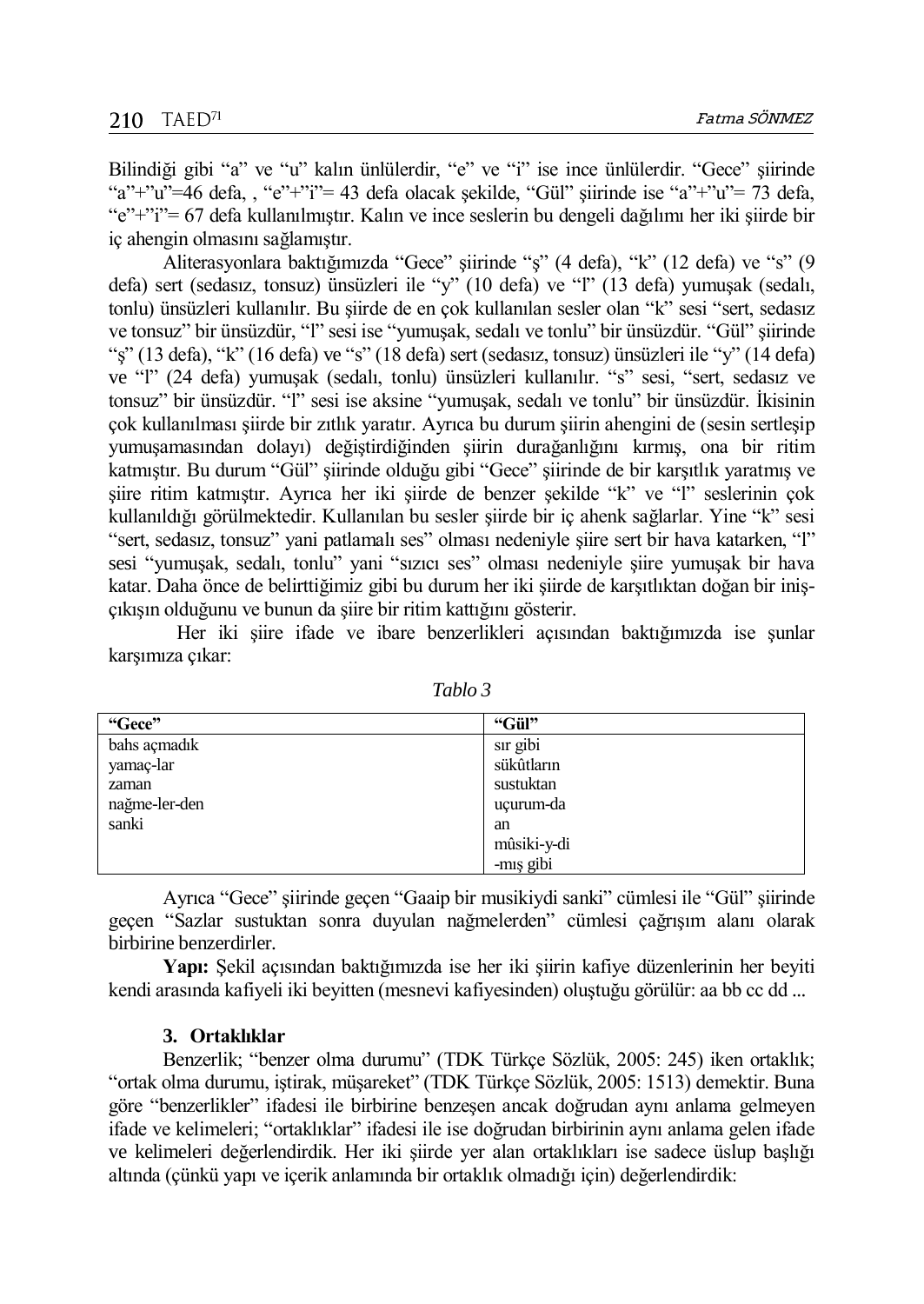| "Gece"                         | "Gül"      |
|--------------------------------|------------|
| uyku-lar-da                    | uyku-ya    |
| şafak-ta                       | şafak      |
| Gece (şiirin başlığında geçen) | gece-ler-i |
| rü'yâ                          | rüya-sı    |
|                                |            |

*Tablo4*

**Üslup:** Şiirlerin içerisinde kullanılan ortak kelimelere baktığımızda:

Her iki şiirde ortak olan "uyku, şafak, gece, rüya" kelimeleri bizi gerçeklikten çok hayale yaklaştırır. Hayale yaklaştırması açısından her iki şiirin atmosferinin "büyülü", "masalsı" olduğunu söyleyebiliriz. Ayrıca "Gece" şiirinde bir "rüya hali" vardır ve şiirin anlatıcısı bu rüya halinin bitmemesini "Gitmiş kaybolmuşuz uzakta/ Rü'yâ sona ermeden şafakta..." dizelerinde görüldüğü gibi arzu etmektedir. "Gül" şiirinde de "Doldurur hiç durmadan uzattığı bu tası/ Gül, ey bir ȃna sığmış ebediyet rüyası!" dizelerinde bu sonsuzluğu yani rüyanın bitmemesini sağlayan "gül" imajıdır. Bu açıdan her iki şiirdeki ortak yanın "sonsuzluğu= ebediyeti" arzulayan öznelerin varlığı olarak söyleyebiliriz.

#### **Sonuç**

"Gece" ve "Gül" şiirlerine farklılıkları açısından baktığımızda ölçü sistemlerinin ve nazım birimlerinin farklı olduğunu söyleyebiliriz. "Gece" şiirinde olumsuz bir hava yokken son iki dizenin bıraktığı boşlukta kalma hissinden ve belirsizlikten dolayı şiirin atmosferi olumsuzlaşmıştır; "Gül" şiirinde ise var olan olumsuz havayı son iki dize kırar diyebiliriz. "Gece" şiirinde isimlerin fazla kullanıldığını ancak fiiller ve filimsilerle aralarında bariz bir fark olmadığı için ne durağan ne de hareketli, ikisinin ortasında bir yerde duran bir şiir olduğunu; "Gül" şiirinde ise isimlerin fazla kullanılmasının şiiri durağanlaştırdığını söyleyebiliriz.

Benzerlikleri açısından baktığımızda, "gece" ve "gül" kelimelerinin ebediyeti simgelemeleri ve olumlu yönde kullanılmaları açısından benzeştiklerini; her iki şiirde de sıfatların az kullanılması nedeniyle pitoresk (resimsi) bir yanın olmadığını; aynı şekilde benzer olarak "k" ve "l" ünsüzleri ile "a", "u", "e", "i" ünlülerinin çok kullanıldığını ve bunun şiire bir ritim kattığını; şekil yönünden baktığımızda her ikisinin de kafiye düzenlerinin mesnevi kafiyesi şeklinde düzenlendiğini; "sır gibi, sükutların, sustuktan" ifadeleri ile "bahs açmadık" ifadesi ve "uçurum" ile "yamaç", "an" ile "zaman", "musiki" ile "nağme", "-mış gibi" ile "sanki" kelimeleri arasında anlamca yakınlık olduğunu, ayrıca "Sazlar sustuktan sonra duyulan nağmelerden" cümlesi ile "Gaaip bir musikiydi sanki" cümlesinin çağrışım olarak "belli belirsiz bir müziği" işaret etmeleri açısından benzeştiklerini ifade edebiliriz.

Her iki şiirin ortak yanlarına baktığımızda ise ikisinde de kullanılan "uyku, şafak, gece, rüya" kelimelerinin bizi gerçeklikten çok hayale yaklaştırmaları nedeniyle şiirlerin atmosferlerinin masalsı olduğunu ifade edebiliriz. Ayrıca her iki şiirde de ebediyeti arzulayan öznelerin varlığından söz edebiliriz. Yahya Kemal Beyatlı, özellikle tarih konulu şiirleri başta olmak üzere, Ahmet Hamdi Tanpınar'a kıyasla, harekete daha meyillidir.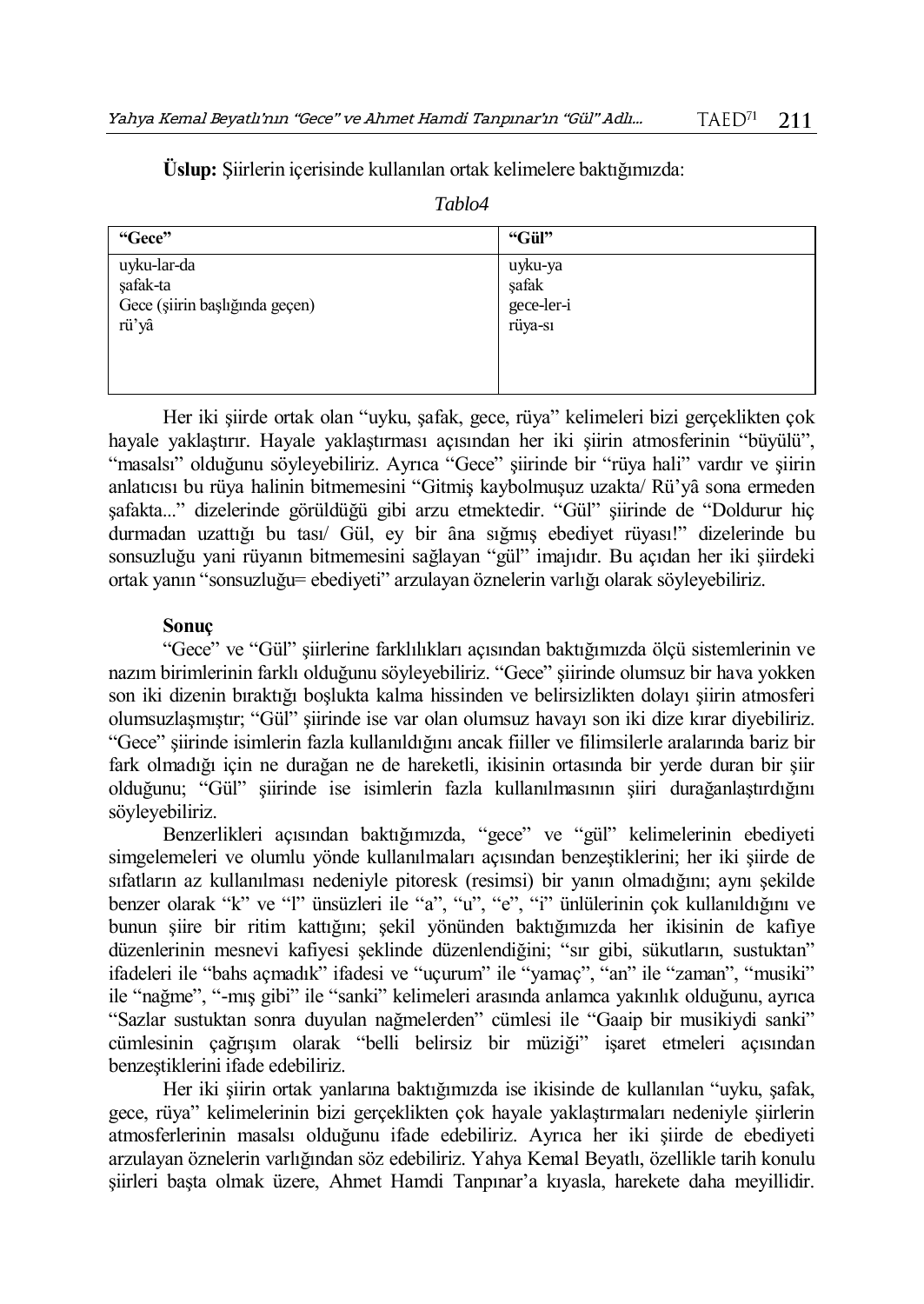"Gece" şiirinde isimlerle fiilleri neredeyse eşit kullanması bu açıdan dikkate değerdir. Ahmet Hamdi Tanpınar ise sessizliğe ve hülyaya meyillidir. "Gül" şiirinde isimleri daha fazla kullanmış olması bu bakımdan anlamlıdır. "Gece" şiirindeki betimlemelerin daha açık olduğunu, Gül" şiirindeki betimlemelerinin ise daha öznel ve müphem olduğunu ayrıca vurgulamak gerekir çünkü şiirde "gül"ün çağrışım alanı sürekli değişir, tek bir şeyi temsil etmez. Bu nedenle "gül" sembolden ziyade imajdır ve daha çok şey düşündürmesi nedeniyle yaygın imajdır diyebiliriz. "Gül" imajı gözümüzde net bir şey canlandırmaz, daha çok duyumsadığımız bir şeydir. Her iki şairin sembolizmden etkilendiklerini ve bunun doğal bir sonucu olarak şiirde müzikalitenin peşinde olmaları nedeniyle de benzeştiklerini ifade edebiliriz. Ahmet Hamdi Tanpınar'ın, hocası Yahya Kemal Beyatlı ile ortak veya benzer yanlarının olmasının onun bir taklidi olarak görülmesine neden olamayacağını söyleyebiliriz; çünkü edebiyat eserlerinin konuları üç aşağı beş yukarı aynıdır; aşk, ölüm, savaş, korku, özlem vb. Sanatçının bu konuları nasıl işlediği yani içeriği esastır. Eserde yer alan bütün ögelerin birbirine bağlanıp örülerek meydana getirdikleri düzene biçim denildiğini ve içerikle biçimin kaynak olmuş gibi birleştiklerini kabul edersek (yeni eleştiriciler gibi) her eserin biçiminin o eserdeki içerik ögelerine, fikre vb. bağlandığı gibi, içeriğin de ancak o biçimle belirlendiğini biliriz. Buna göre ne içeriği aynı olan iki eser vardır ne de biçimi çünkü konunun sanatçı tarafından işlenerek içerik haline sokulması aynı zamanda biçime yoğrulması demektir. Her iki eserin içerik ve biçim açısından farklı olduklarını ifade edebiliriz. Beyatlı'nın şiirinde yer alan ebediyet arzusunun olumlu bir tonda verilmesine karşın şiirin sonunda verilen "gitmişiz kaybolmuşuz uzakta" dizesinin bıraktığı boşlukta kalma hissinden olsa gerek okurda hüzünlü bir duygu uyandırdığını söyleyebiliriz. Tanpınar'ın şiirinde yer alan sonsuzluk arzusu ise hüzünlü bir tonda verilmesine karşın şiirin sonunda yer alan "gül" imajının bizde uyandırdığı olumlu duygudan olsa gerek daha umutludur. Bu nedenle her iki şiirde bu "karşıtlığın" varlığının benzer ancak şiirden çıkan atmosferlerin farklı olduğunu söyleyebiliriz: "Gece" şiirinde atmosfer hüzünlüdür; "Gül" şiirinde ise atmosfer umutludur. Beyatlı'nın ve Tanpınar'ın ortak arzusu olan sonsuzluğu şiirlerinde biçim açısından (sadece kafiye düzenleri aynıdır) ve bunun bir sonucu olarak şiirin kompozisyonu açısından farklı tekniklerle ele aldıklarını söyleyebiliriz. Ayrıca "Gece" ve "Gül" şiirlerinin sonsuzluk arzusunu başarılı bir şekilde verdiklerini ve uyandırmak istedikleri duygu açısından da başarılı olduklarını vurgulamak gerekmektedir.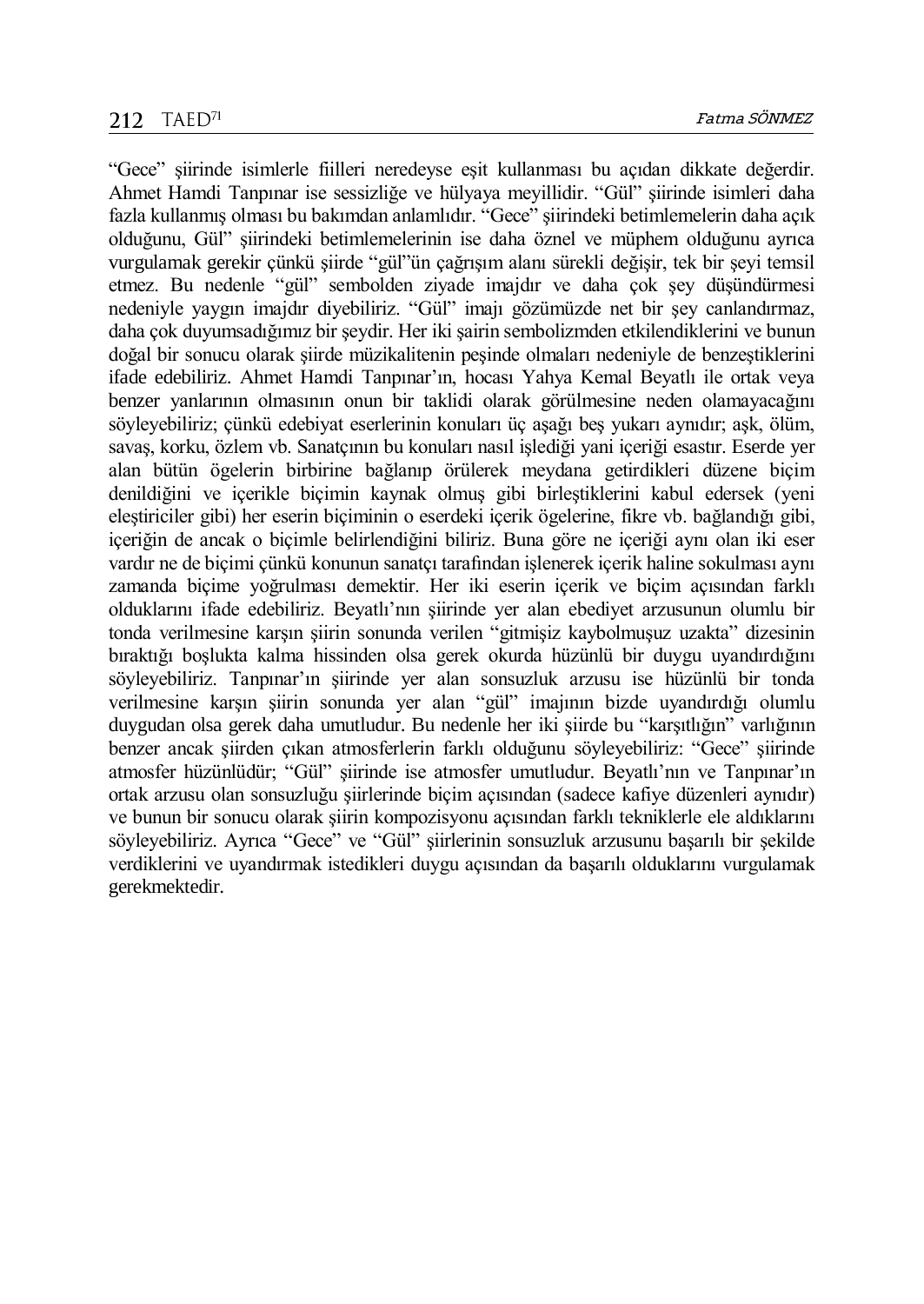#### **Kaynaklar**

- Abrams, M. H. (1999). *A Glossary of Literary Terms*. Massachusetts: Heinle & Heinle Thomson Learning.
- Aksan, D. (1996). *Şiir Dili ve Türk Şiir Dili*. Ankara: Engin Yayınevi.
- Aksan, D. (2006). *Anlambilim Konuları ve Türkçenin Anlambilimi.* Ankara: Engin Yayınevi.
- Alptekin, Turan (2015). *Ahmet Hamdi Tanpınar Bir Kültür Bir İnsan.* İstanbul: İletişim Yayınları.
- Aytaç, G. (2003). *Karşılaştırmalı Edebiyat Bilimi*. İstanbul: Say Yayınları.
- Aytaç, G. (2009). *Genel Edebiyat Bilimi.* İstanbul: Say Yayınları.
- Beyatlı, Y. K. (1984). *Edebiyata Dair*. İstanbul: İstanbul Fetih Cemiyeti.
- Beyatlı, Y. K. (2019). *Kendi Gök Kubbemiz*. İstanbul: İstanbul Fetih Cemiyeti.
- Bloom, H. (2008). *Etkilenme Endişesi Bir Şiir Teorisi* (Çev. F. B. Aydar). İstanbul: Metis Yayınları.
- Cengiz, M. (2014). *İmge Nedir.* İstanbul: Şiirden Yayıncılık.
- Çağın, Ş. (2019). "Ahmet Hamdi Tanpınar'ın Eserlerinde Ağaç ve Çiçek Sembolizmi", *TÜBAAR*, XLV/ Bahar, 35- 59.
- Çetin, Melek (2013). *Cumhuriyet Dönemi Türk Şiirinde Gül İmgesi.* (Basılmamış Yüksek Lisans Tezi) İstanbul: Fatih Sultan Mehmet Vakıf Üniversitesi Sosyal Bilimler Enstitüsü.
- Çetişli, İ. (2017). *Batı Edebiyatında Edebi Akımlar*. Ankara: Akçağ Yayınları.
- Eagleton, T. (2014). *Edebiyat Kuramı* (Çevv. Tuncay Birkan). İstanbul: Ayrıntı Yayınları.
- Enginün, İ. (1999). *Mukayeseli Edebiyat*. İstanbul: Dergâh Yayınları.
- Enginün, İ. ve Kerman, Z. (2015). *Günlüklerin Işığında Tanpınar'la Baş Başa.* İstanbul: Dergâh Yayınları.
- Lüleci, Murat (2016). "Bir Gül ile Üç Bülbül: Açımlanmış Şiirsel Metaforlar ve Modern Türk Şiirinde Gül Metaforuna Bilişsel Bir Yaklaşım". *Hacettepe Üniversitesi Edebiyat Fakültesi Dergisi*, 33 (2), 179-197.
- Kaplan, M. (2013). *Tanpınar'ın Şiir Dünyası.* İstanbul: Dergâh Yayınları.
- Karataş, Turan (2001). *Ansiklopedik Edebiyat Terimleri Sözlüğü*. İstanbul: Yedi Gece Kitapları.
- Kerman, Z. (1992). *Tanpınar'ın Mektupları.* Ankara: Kültür Yayınları.
- Moran, B. (2003). *Edebiyat Kuramları ve Eleştiri*. İstanbul: İletişim Yayınları.
- Rousseau, M. A. ve Pichois, C., (1994). *Karşılaştırmalı Edebiyat* (Çev. M. Yazgan). İstanbul: Millî Eğitim Bakanlığı Yayınları.
- Tanpınar, A. H. (2000). *Yaşadığım Gibi.* (Haz. B. Emil). İstanbul: Dergâh Yayınları.
- Tanpınar, A. H. (2005a). *Yahya Kemal.* İstanbul: Dergâh Yayınları.
- Tanpınar, A. H. (2005b). *Edebiyat Üzerine Makaleler.* İstanbul: Dergâh Yayınları.
- Tanpınar, A. H. (2015). Bütün Şiirleri. İstanbul: Dergâh Yayınları.
- Tieghem, P. V. (2017). *Mukayeseli Edebiyat* (Çev. Y. Ş. Kılıçel). İstanbul: Büyüyen Ay Yayınları.
- *TDK Türkçe Sözlük* (2005). Ankara: Türk Dil Kurumu Yayınları.
- Tunç, Gökhan (2018). *Rüzgâra Karşı Duran Şair Etkilenme Endişesi Kavramı ve Yahya Kemal'in Türk Şiirine Etkisi.* İstanbul: Ötüken Neşriyat.